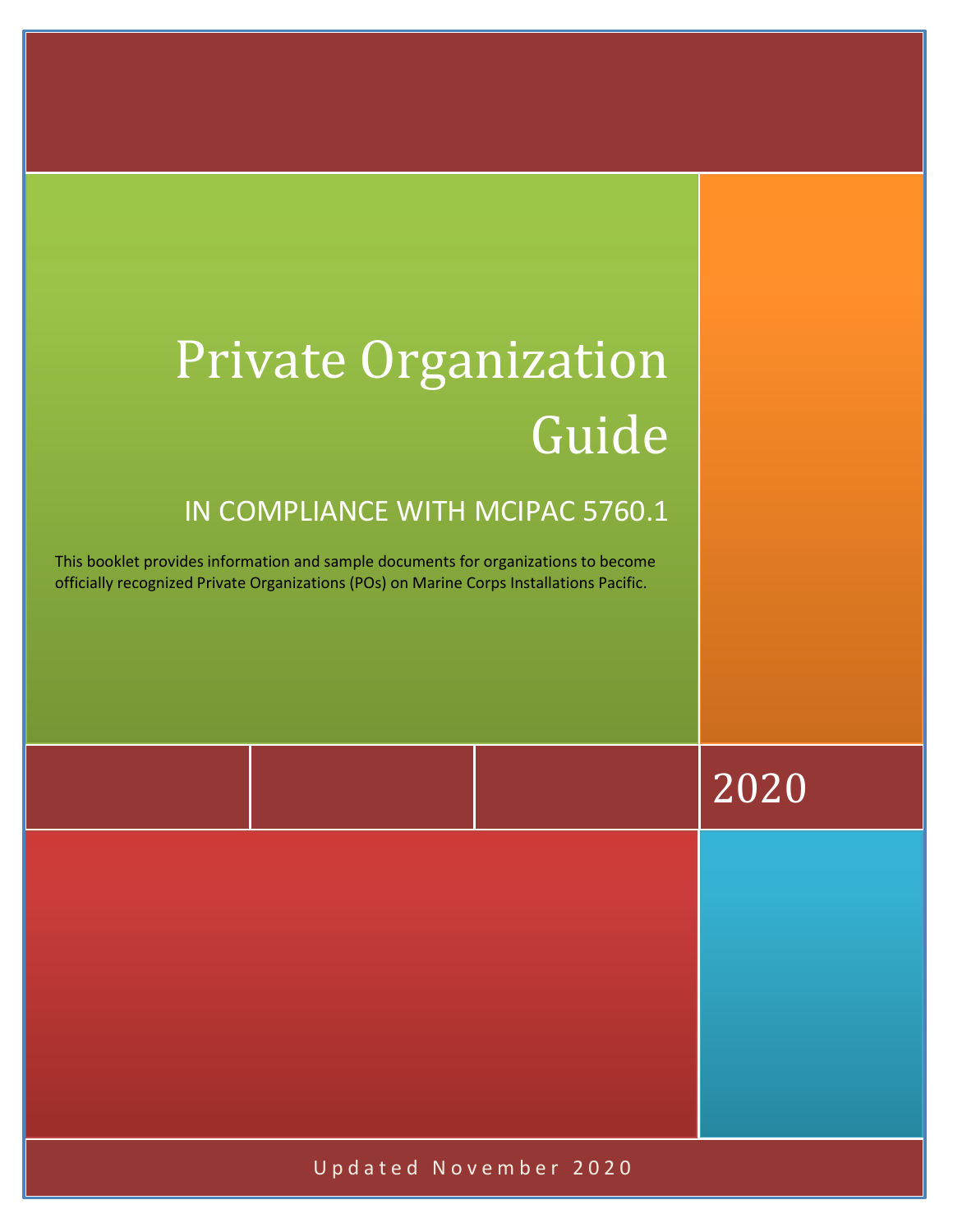### Table of Contents

| <b>About This Guide</b>                                               | $\overline{2}$ |
|-----------------------------------------------------------------------|----------------|
| Liaisons for MCCS and Camp Leadership                                 | 3              |
| Definition/Authority                                                  | 4              |
| <b>Concept of Operations</b>                                          | $5-6$          |
| Establishing a Private Organization                                   | 8              |
| <b>Bank Accounts</b><br>$\overline{\phantom{a}}$                      | 9              |
| <b>Receiving Mail</b><br>$\qquad \qquad \blacksquare$                 | 9              |
| Recommended Minimum Accounting Procedures<br>$\overline{\phantom{a}}$ | 10             |
| <b>Logistical Support</b><br>$\qquad \qquad \blacksquare$             | 12             |
| Sponsorship<br>$\qquad \qquad \blacksquare$                           | 13             |
| Dissolving a PO<br>$\overline{\phantom{a}}$                           | 14             |
| Maintaining a Private Organization                                    | 15             |
| <b>Reporting Periods</b><br>$\qquad \qquad -$                         | 16             |
| <b>Annual Reporting Requirements</b><br>$\overline{\phantom{a}}$      | 17             |
| <b>Quarterly Reporting Requirements</b><br>$\overline{\phantom{a}}$   | 18             |
| <b>Reporting Requirements Checklist</b><br>$\overline{\phantom{a}}$   | 19-20          |
| Status of a PO<br>$\overline{a}$                                      | 21             |
| Fundraising                                                           | 23             |
| Guidelines                                                            | 24             |
| Submitting a Fundraiser Request<br>$\overline{\phantom{a}}$           | 25             |
| Advertising<br>$\qquad \qquad -$                                      | 26             |
| Sample Reports                                                        | 27             |
| <b>Annual Budget Forecast</b><br>$\overline{\phantom{a}}$             | 28             |
| <b>Compliance Checklist</b><br>$\overline{\phantom{a}}$               | 29-30          |
| <b>Financial Statement</b>                                            | 31-32          |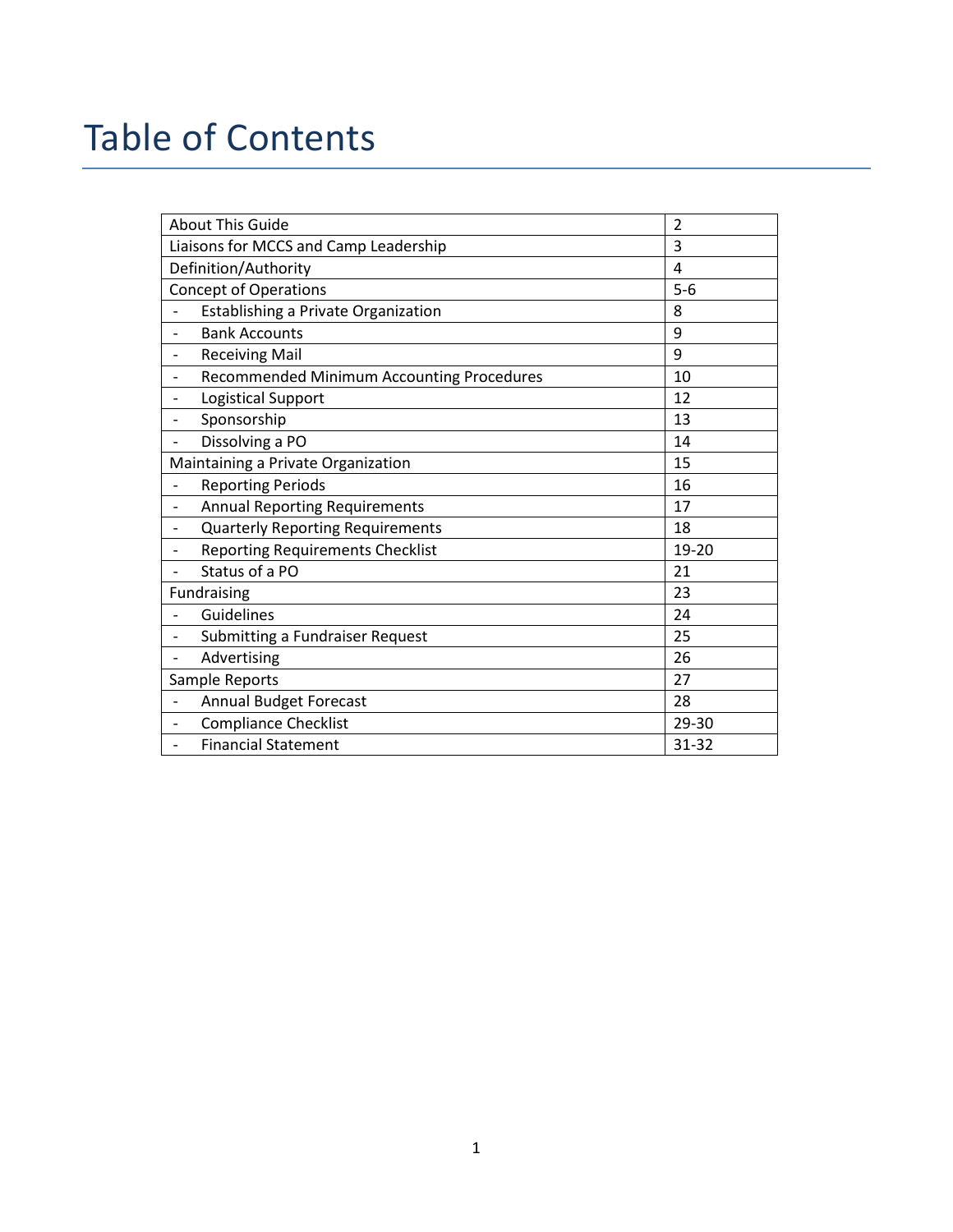### About This Guide

This guide is a ready reference for general PO information and provides detailed information on MCIPAC policies concerning PO's. Department of Defense (DoD), Department of the Navy, and MCIPAC Orders apply to PO's and should be followed. Please visit [http://privateorgs.weebly.com](http://privateorgs.weebly.com/) for additional information, sample forms, and guidance. Please direct your questions to the Private Organization Monitor at MCCS: Phone 645-2494.

This handbook outlines the rules and regulations for Private Organizations. In case of a conflict between this handbook and the regulations listed above, **the regulations apply.**

#### **Questions concerning Private Organizations should be addressed to:**

Marine Corps Community Services (MCCS) ATTN: Executive Branch, Private Organization Monitor Marine Corps Base, Camp S.D. Butler Unit 35023 FPO AP 96378-5023 DSN 645-2494 Email: [inoyam@okinawa.usmc-mccs.org](mailto:inoyam@okinawa.usmc-mccs.org) The office is located in MCCS Headquarters Building #5966 on Camp Foster, Room 308.

#### **Questions concerning Fundraising**

DSN: 645-7461 Email: SJA at: [mcbsjasofa@usmc.mil,](mailto:mcbsjasofa@usmc.mil)

#### **Questions concerning Sponsorship and Advertisement:**

Commercial Advertising & Sponsorship Manager MCCS Marketing Okinawa – Camp Fuji – Camp Mujuk DSN: 645-2245 From off-base 098-970-2245 Email: [roy.forster@okinawa.usmc-mccs.org](mailto:roy.forster@okinawa.usmc-mccs.org)

#### **Questions concerning field reservation and approval:**

Athletics, Semper Fit, MCCS Okinawa DSN: Camp Foster 645-3741 or 4783 / Kinser: 637-1869 / Futenma: 636-2676 / Courtney: 622-7297 or 9261 / Hansen: 623-4512 / Schwab: 625-7123

#### **Questions concerning space and locker rentals:**

GF Public Works 645-7676 Typhoon motors 645-7169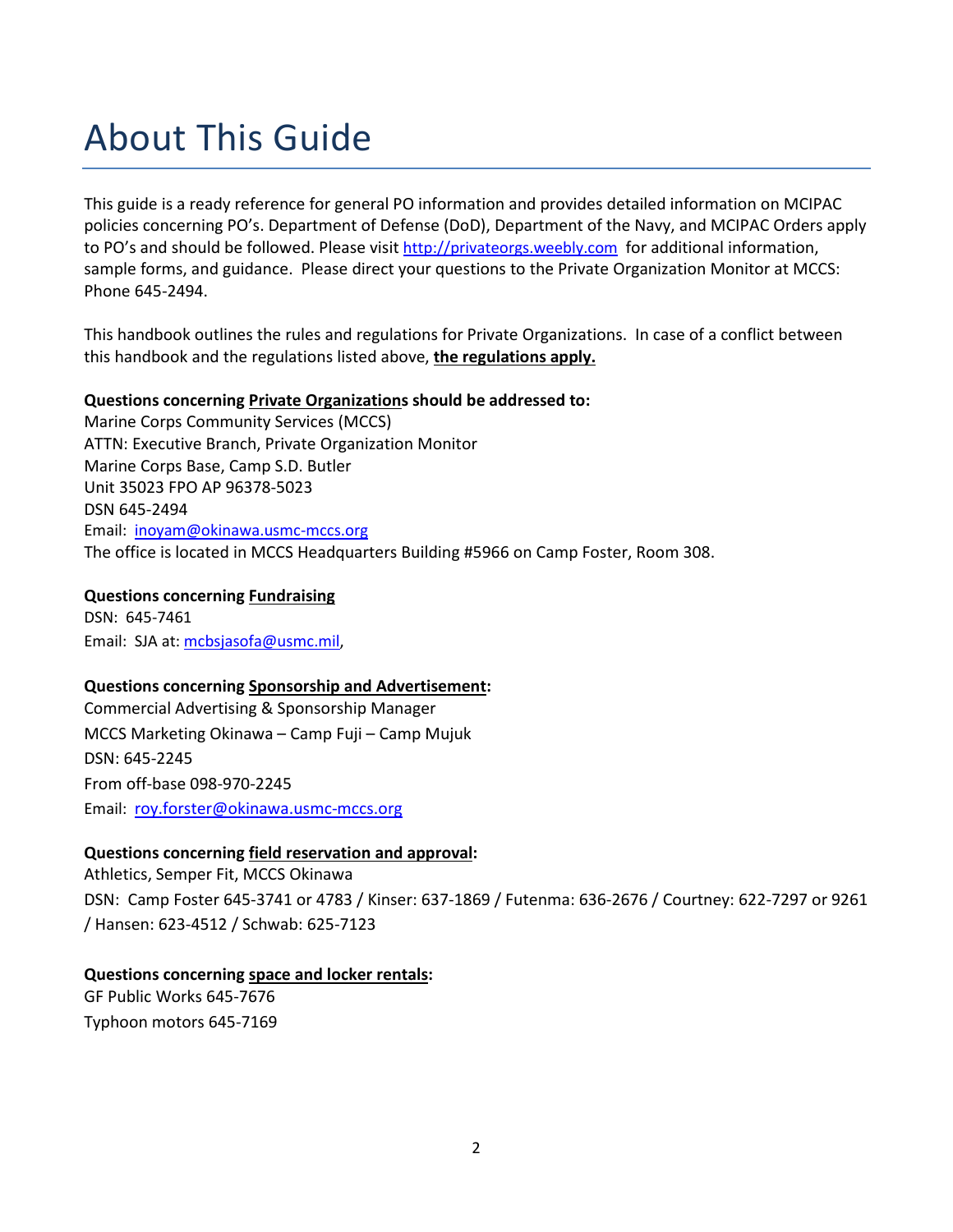# LIAISONS FOR MCCS AND CAMP LEADERSHIP

#### **COMMUNITY SERVICES COORDINATORS**

#### **Camps Foster/Lester/MCAS Futenma**

POC: Ms. Anna Borum DSN: 645-5274 E-mail: anna.borum@okinawa.usmc-mccs.org

#### **Camp Kinser**

POC: Mr. Felix Seraphin DSN: 637-2350 E-mail: felix.seraphin@okinawa.usmc-mccs.org

#### **Camps Courtney/McTureous**

POC: Mr. Steve Moran (Interim) DSN: 625-3685 E-mail: steve.moran@okinawa.usmc-mccs.org

#### **Camps Hansen/Ie Shima**

POC: Mr. Stephen Hatfield DSN: 623-7794 E-mail: stephen.hatfield@okinawa.usmc-mccs.org

#### **Camps Schwab/JWTC**

POC: Mr. Steve Moran DSN: 625-3685 E-mail: steve.moran@okinawa.usmc-mccs.org

#### **CATC Fuji**

POC: Mr. Jason Meyers DSN: 224-8465 E-mail: jason.meyers@okinawa.usmc-mccs.org

#### **Camp Mujuk**

POC: Mr. Jeffery Forquer DSN: 767-4531 E-mail: Jeffery.forquer@okinawa.usmc-mccs.org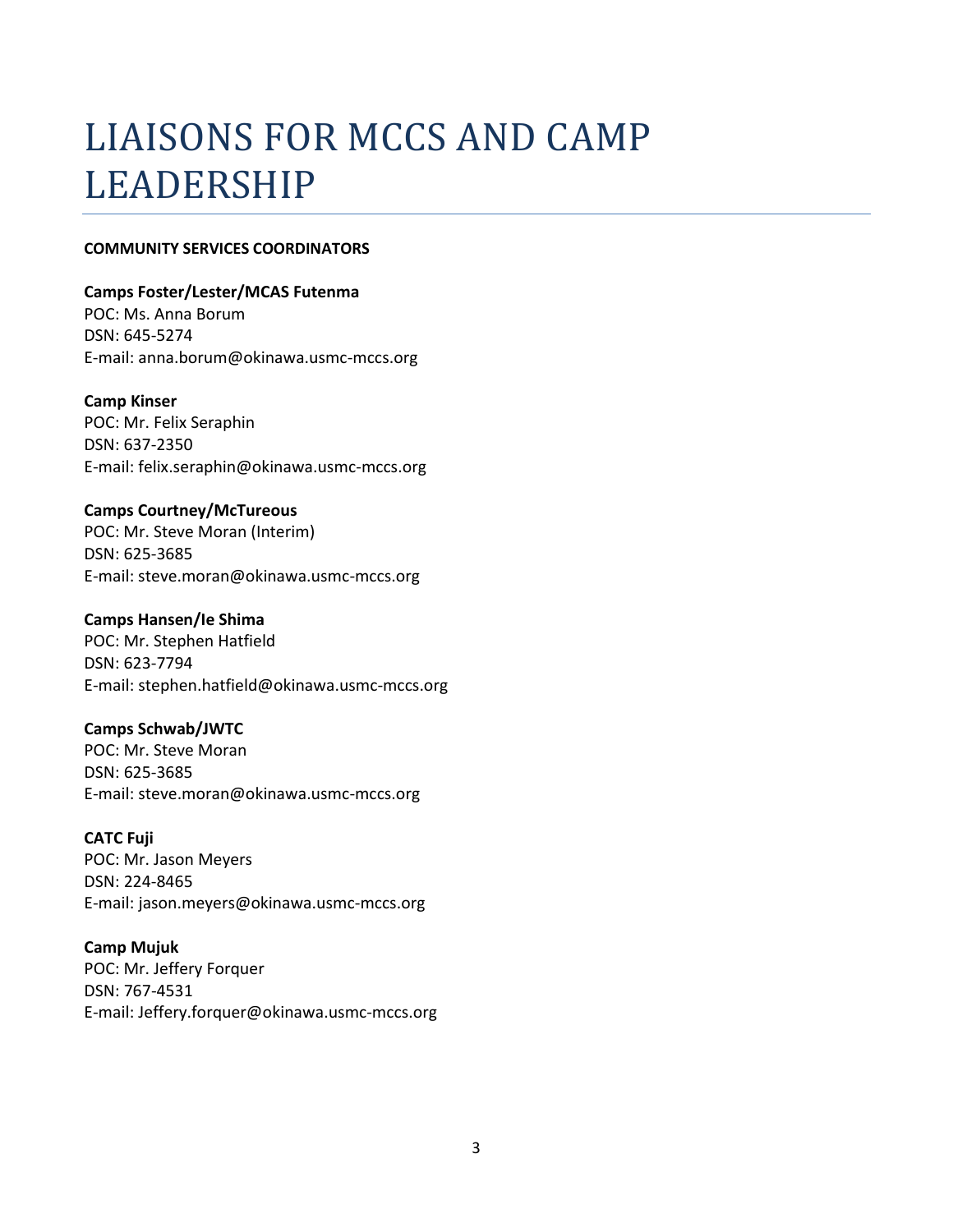# Definition/Authority

- A PO is a self-sustaining non-federal entity (NFE). They are established, operated, and controlled by individuals acting outside the scope of any official capacity as officers, employees, or agents of the Federal government. NFEs include local governments and private organizations. They are not nonappropriated fund instrumentalities (NAFIS), nor are they generally entitled to the sovereign immunity and privileges given to NAFls or Federal agencies. They operate on MCIPAC facilities and areas with the written consent of the Commander, MCIPAC, or higher military authority.
- The CG, MCIPAC has designated Marine Corps Community Services (MCCS) Executive Branch as the office that oversees the PO program. The PO Monitor is tasked with **monitoring** and **validating** all POs, ensures compliance with appropriate regulations, maintains all PO files and regularly reviews these files for compliance with the applicable policies.

### **POS ARE NOT AFFILIATED WITH MCCS. ALL POS ARE REGULATED BY MCIPAC PER THE ORDER.**

- Certain unofficial activities conducted on MCIPAC facilities and areas do not need formal authorization because of their limited scope. Examples of such activities included establishment of office coffee/soda funds and plaque funds. These funds are not Government money and do not belong to the unit or the Marine Corps. The money in an informal fund belongs to the members of the fund in their personal capacity. No one may be required to donate to an informal fund.
	- o Office coffee/soda messes are authorized to be established to generate money for an informal fund. Office coffee/soda messes may sell only soda, coffee, and other nonalcoholic beverages and shall not sell food or other items.
	- o If an unofficial activity's monthly income exceeds \$350 or it has more than \$1,000 on hand, in the fund, or in an account at any one time, it must become an authorized PO, discontinue operations, or take immediate action to reduce its income or savings. Units are responsible for ensuring compliance with this limitation.
	- o Unofficial activities are not required to operate under a constitution or file annual financial reports. They must, however, maintain financial records to account for their income and expenses.
- All POs seeking permission to operate on MCIPAC must apply in writing. MCIPACO 5760.1 governs the operation of POs. Samples of financial statements, audits, constitutions and by-laws are available on the website, along with a listing of the current POs and their designated status (Active or Suspended). These samples provided are guides only; you may use other formats as long as the necessary information is included.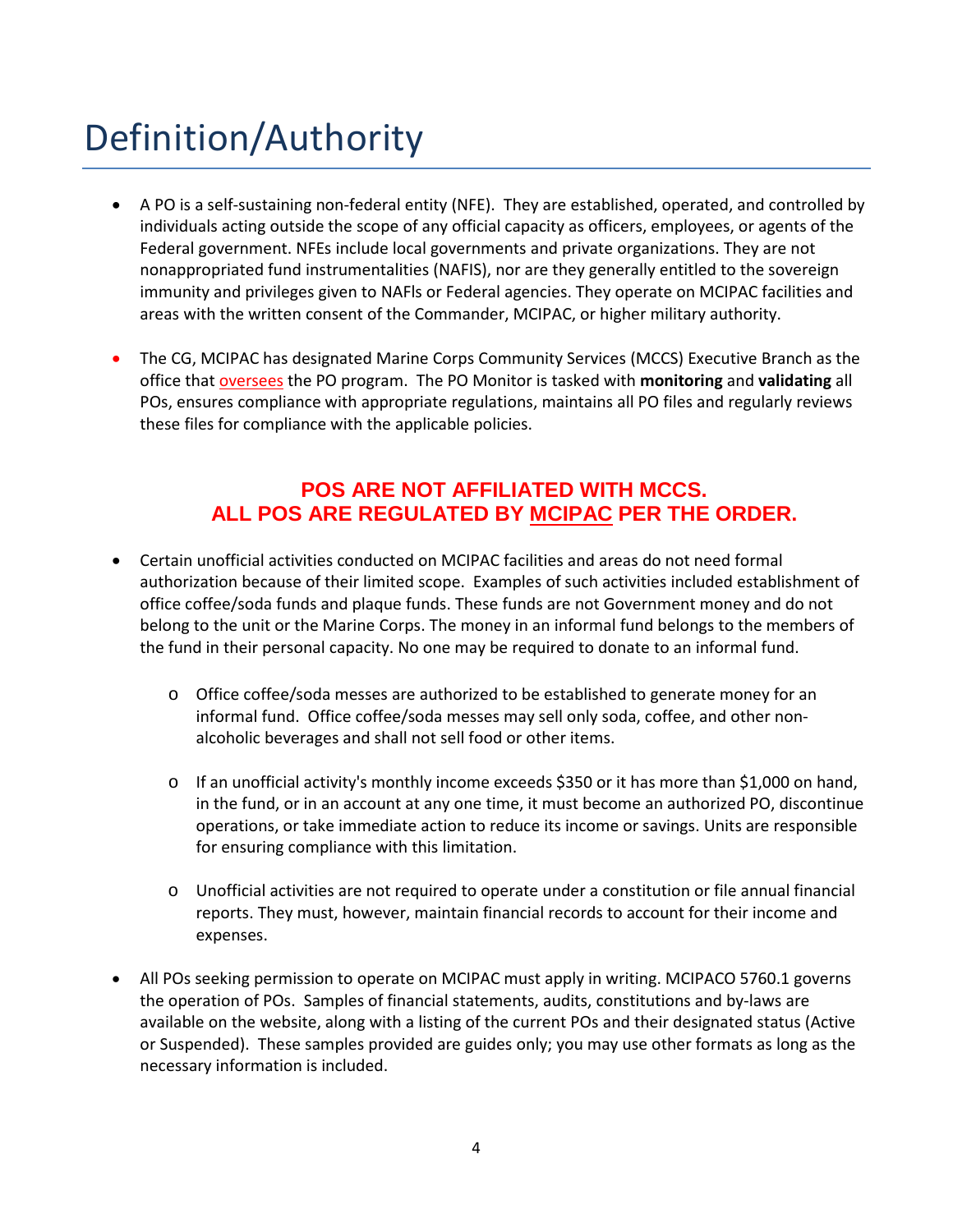# Concept of Operations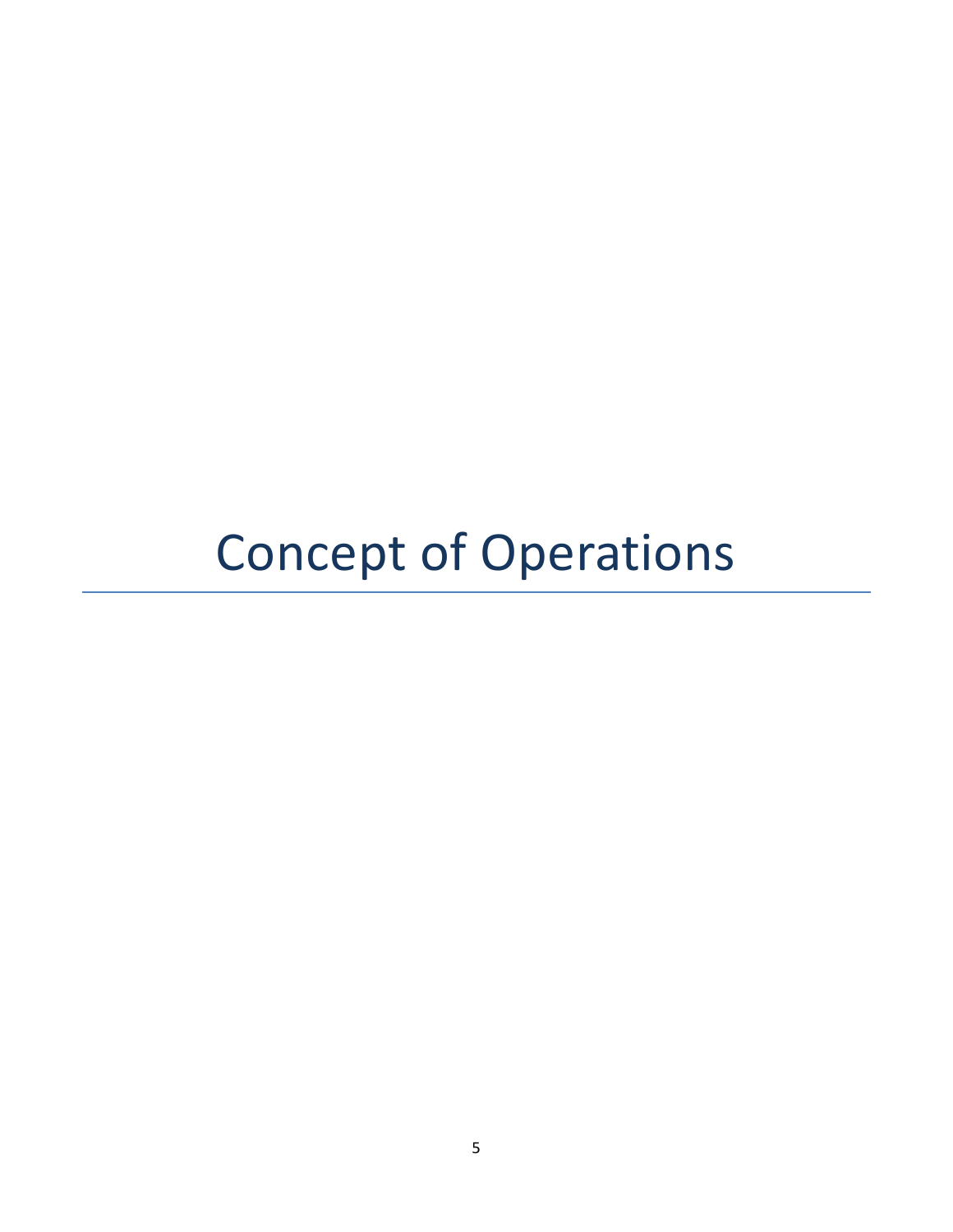1. Non-Federal entities on MCIPAC facilities and areas shall not receive official sanction, endorsement, or other support unless such support is authorized by Federal ethics regulations or permitted by law. To prevent the appearance of improper support by the DoD, each PO must adhere to the following requirements:

- If the name, logo, or abbreviation of the DoD, a DoD component, installation, or other DoD organizational unit is used in a PO title or letterhead, the PO's status as a non-Federal entity must be apparent and unambiguous such that there is no appearance of official sanction or support by DoD.
- For a PO to use the name/title, logo, or abbreviation of the DoD or a DoD organizational unit in the PO's name, the following requirements must be met:
	- o Before using the name/title, logo, or abbreviation, the PO must have written approval from the DoD or the DoD organization unit whose name or abbreviation is to be used;
	- o Any use of the name/title, logo, or abbreviation of the DoD or a DoD organizational unit must not mislead members of the public to assume the PO is an organizational unit of the DoD; and
	- o The PO must prominently display the following disclaimer on all print and electronic media mentioning the PO's name confirming that the PO is not a part of the DoD: "THIS IS A NON-FEDERAL ENTITY. IT IS NOT A PART OF THE DEPARTMENT OF DEFENSE OR ANY OF ITS COMPONENTS, AND IT HAS NO GOVERNMENTAL STATUS." This disclaimer must also be provided in appropriate oral communications and public announcements when the name of the PO is used.

### **Membership**

Membership of non-DoD personnel in a PO must be less than **one-third** of the PO's membership. This limitation ensures that the PO is structured for the MCIPAC community. PO members who are DoD civilian employees or military or DoD civilian employee family members are "DoD personnel" for characterizing PO membership.

### **Equal Opportunity**

POs shall not discriminate in membership policies or hiring practices based on age, race, religion, color, national origin, creed, gender, sexual orientation or disability. However, POs may organize around a cultural or ethnic focus provided they do not restrict their membership by age, race, religion, color, national origin, creed, gender, sexual orientation or disability.

### **Private Organization Employees**

PO employees are not employees of the United States or of an instrumentality of the United States. Based on the nature of their operations, some POs may be required to obtain an Employee Identification Number (EIN) for tax filing and reporting. If required to obtain an EIN, a PO may submit a request to the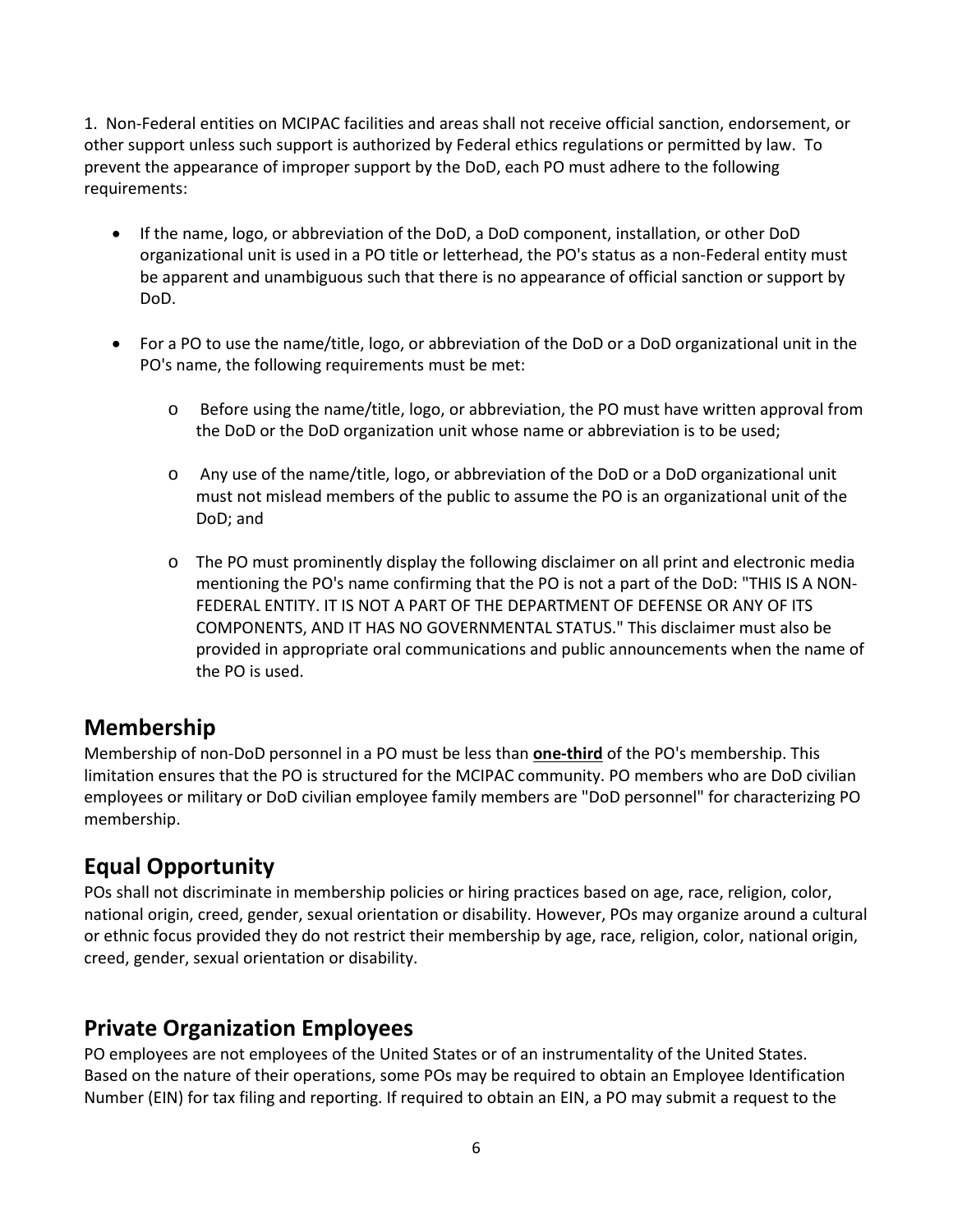Internal Revenue Service (IRS); the required form and instructions can be found at the IRS website, [http://www.irs.gov.](http://www.irs.gov/)

Each PO shall comply with applicable laws on labor standards for employees, including worker's compensation insurance. PO employees shall not participate in NAF employee benefit programs based upon their affiliation with the PO.

- 1. POs will be generally self-sustaining, primarily through dues, contributions, service charges, fees, special assessment of members, or conducting fund-raising events.
- 2. There will be no financial assistance to a PO from a NAFI in the form of contributions, repairs, services, dividends, or other donations of money or other assets.
- 3. POs must properly manage their budgets and operations, including cash and other assets such as property.
- 4. Income must not be passed on to individual members except through wages and salaries for PO employees, or as award recognition for services rendered to the PO or military community. Any income of the organization will be used primarily for offsetting expenses of operation and accomplishing the stated purpose of the organization.
- 5. PO cannot offer programs or services on MCIPAC facilities and areas that compete with appropriated or NAF activities (e .g., MCCS, the Army Air Force Exchange Service, and the Defense Commissary Agency), but they may, when specifically authorized, supplement those activities. POs will not engage in resale activities except through thrift shop sales of used merchandise, authorized gift shops, community theater events, or occasional sales for approved fund-raising purposes. The term "occasional" is defined as no more than two fund-raising events per calendar quarter. In no case should such sales be on a frequent or continuous basis, and in no instance will POs be permitted to engage in the sale of alcoholic beverages. The Commander, MCIPAC may authorize exceptions to the above selling restrictions provided a NAF activity cannot fulfill the particular requirement.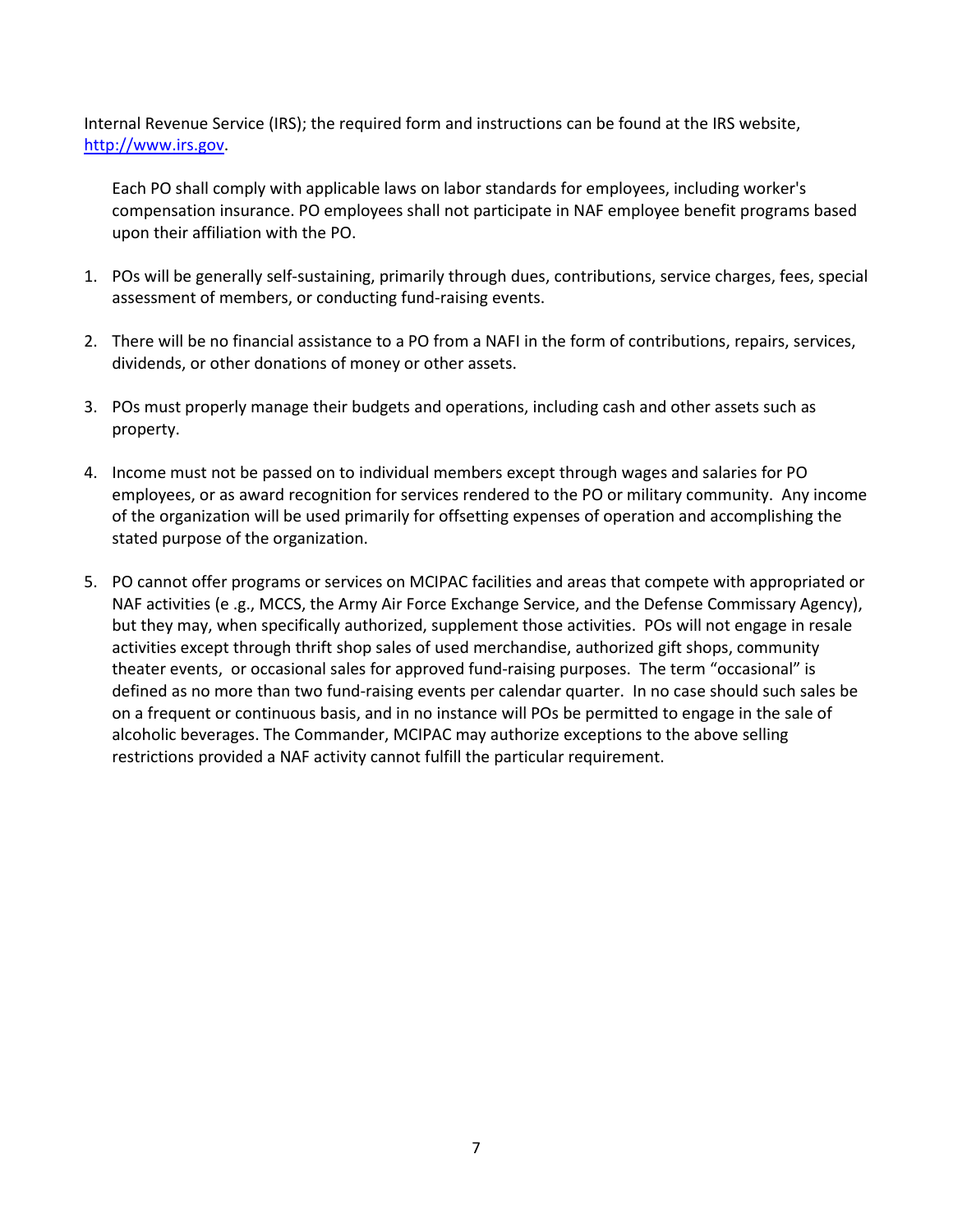## Establishing a Private Organization

An organization requesting MCIPAC Private Organization status must submit:

- *Request for Approval of Private Organization (see next page)*
- *Constitution and By-Laws* **of the organization must include:**

A constitution and by-laws are written to guide an organization in its operations and activities. These documents should be clearly worded, intentionally structured, and kept up-to-date to meet the needs of the student organization.

The constitution:

- Establishes the broad structure and fundamental principles of an organization
- Should be straightforward and comprehensive
- Should be difficult to amend

The by-laws:

- Outline the rules of procedures for an organization
- Should be consistent with the constitution
- Tend to be easier to amend than the constitution
- *Proposed Budget*
	- o The Annual Budget Forecast will include the budgeted income (retail items, dues, fundraisers, donations, etc.) and budgeted expenses (payroll, supplies, equipment, trips, etc.) for the year, broken down into the four quarters of the reporting year. If the organization has paid staff members, it is mandatory to include a narrative statement including the number of paid employees, position, and salary (hourly and annual).

You can email or fax your documents and they will be reviewed to ensure they have all of the required elements and ensure that the constitution and by-laws have all of the necessary components. The package will be submitted to the PACO MCCS Legal Counsel to review for any legal objections. If there are any problems with the submitted documents, you will be contacted to have the items fixed. Once the package is approved, you will be contacted to make an appointment to receive an orientation and this is when you will receive your letter of authorization. The letter will state your current permit date and the reporting requirements for the year.

Please review the Financial Reporting section of this handbook and turn in your paperwork by the due dates to remain active and sanctioned aboard MCIPAC.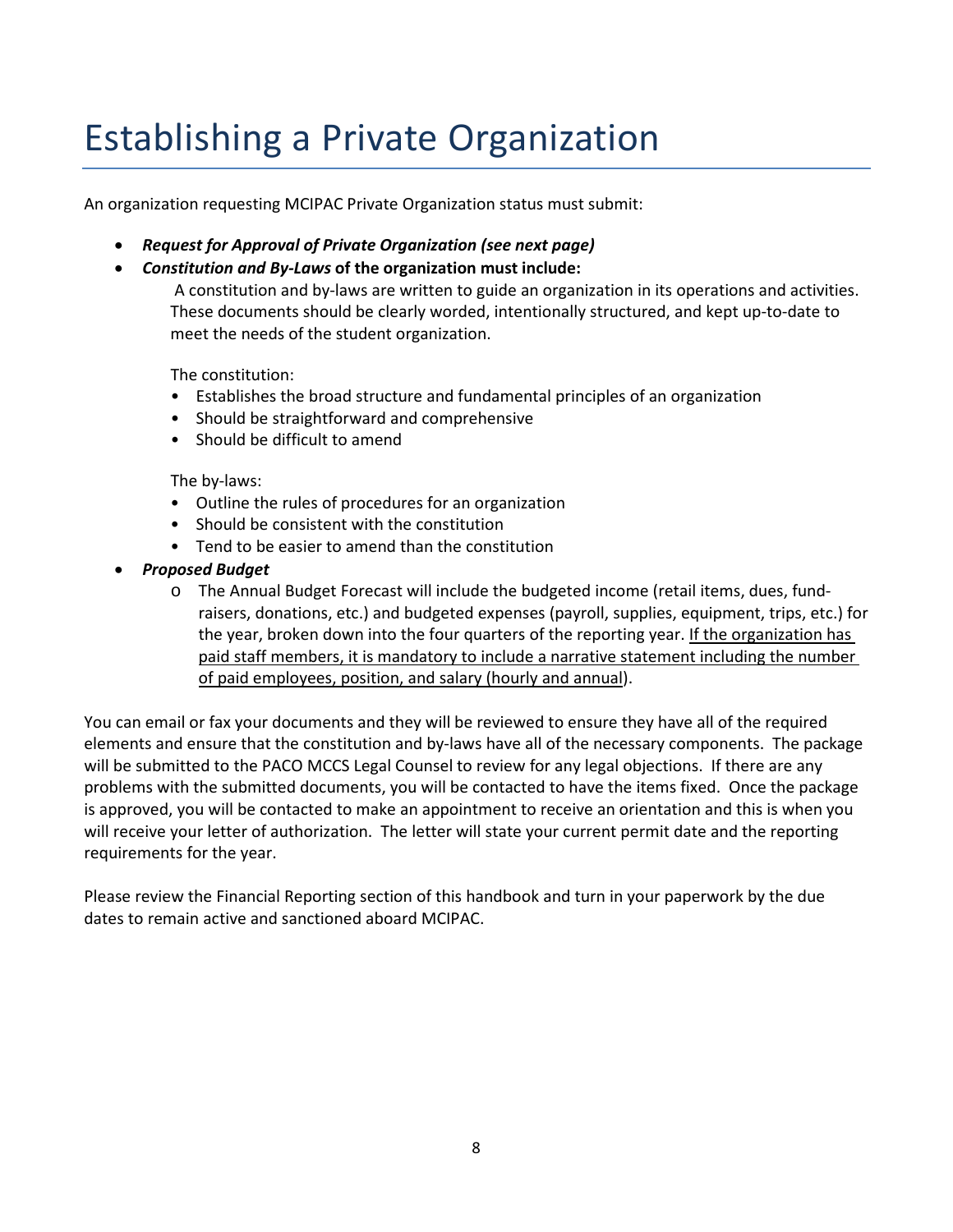# Bank Account:

In order to open a bank account, the Private Organization will need an EIN number. This number is obtained by going to the IRS website and using form SS-4: Application for Employer Identification Number. Organizations that apply online receive the EIN number by email within 24 hours. After obtaining your EIN number, please create a Bank Request Letter (sample found on the website under Forms.) Once complete, please email this letter to [saori.ishimine.ja@usmc.mil.](mailto:saori.ishimine.ja@usmc.mil) Ms. Ishimine will prepare an endorsement that will enable you to open a bank account in the Private Organization's name.

# Receiving Mail for your Organization:

The mail for your Private Organization should be sent to the office in the MCCS HQ building:

Name of your Private Organization, C/O MCCS Executive Branch MCB Camp S.D. Butler Unit 35023 FPO AP 96378-5023

PLEASE REMEMBER TO CHECK YOUR MAIL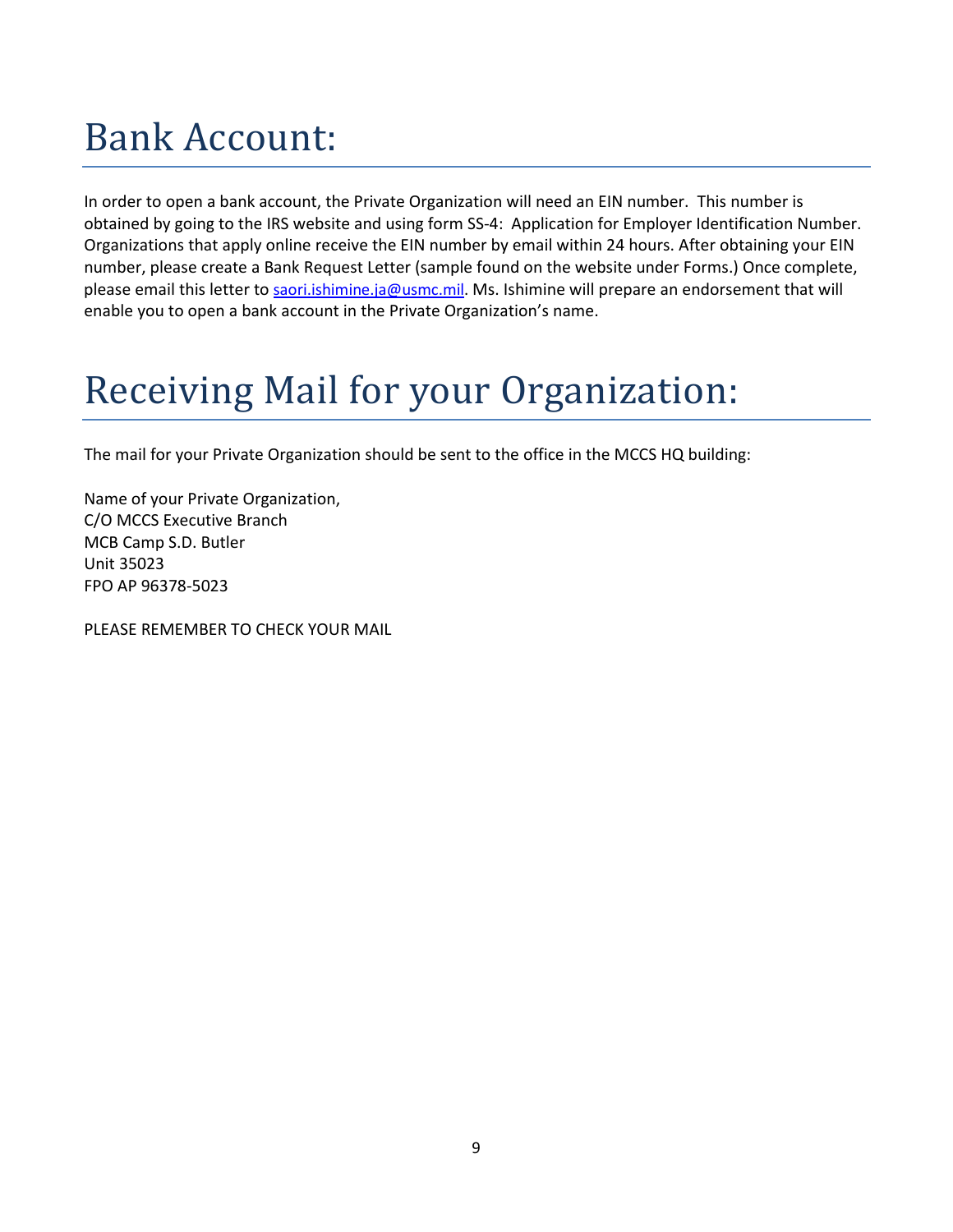# Recommended Minimum Accounting Procedures

1. The accounting system used by the private organization should assure accomplishment of the following minimum requirements and procedures:

 a. Cash receipts will be deposited in the organization's bank account, intact, as soon as possible after the date of receipt. A duplicate deposit slip, stamped by the bank, will be retained as evidence that the deposit was made.

 b. Disbursements will be made by check, except when a petty, cash fund is authorized. Checks payable to 'cash' will not be drawn. All canceled checks will be retained as evidence of payment. Signature blocks of voided checks will be cut out to prevent reuse and the checks retained as part of the organization's records.

 c. Bank statements will be reconciled with the book balance each month. This reconciliation will be in writing and will be certified by the custodian.

 d. A petty cash fund may be established upon approval by the governing body. Disbursements from this petty cash fund will be limited to minor expenditures, not to exceed an approved amount established by the governing body per single expenditure, that recur at such intervals as to render payment by checks inadvisable. A voucher will be issued for each expenditure and it is recommended that vouchers be serialized. Each voucher will be recorded in the appropriate expense account (not a petty cash expense account.) The approved amount of petty cash fund will be changed only upon written authorization of the fund governing body. Replenishment of the fund will be made at the end of each month or more often when considered necessary.

 e. All receipts and disbursements will be supported by adequate receipts, bills, invoices, and other generally accepted accounting documents. Separate document sets should be maintained for purchase requests with authorization, receiving reports, and invoices. Voucher files will be maintained for all receipts and disbursements and cross-referenced to payments or deposits. Vouchers will contain a brief description of the income received or expense incurred and will be signed by the custodian.

 f. Accounting records will be maintained on a current basis and all records and related documents preserved in such a manner so as to be readily available for audit.

2. Fidelity bond coverage should be obtained for the custodian when cash assets of the organization exceed \$500. These bonds must be purchased at the expense of the organization. Position schedule or blanket bonds, governing the position and not the individual by name, may be used.

3. A record of all property owned by the organization will be maintained. This record should describe the property, the date it was purchased and the original cost. A physical inventory of organizational property at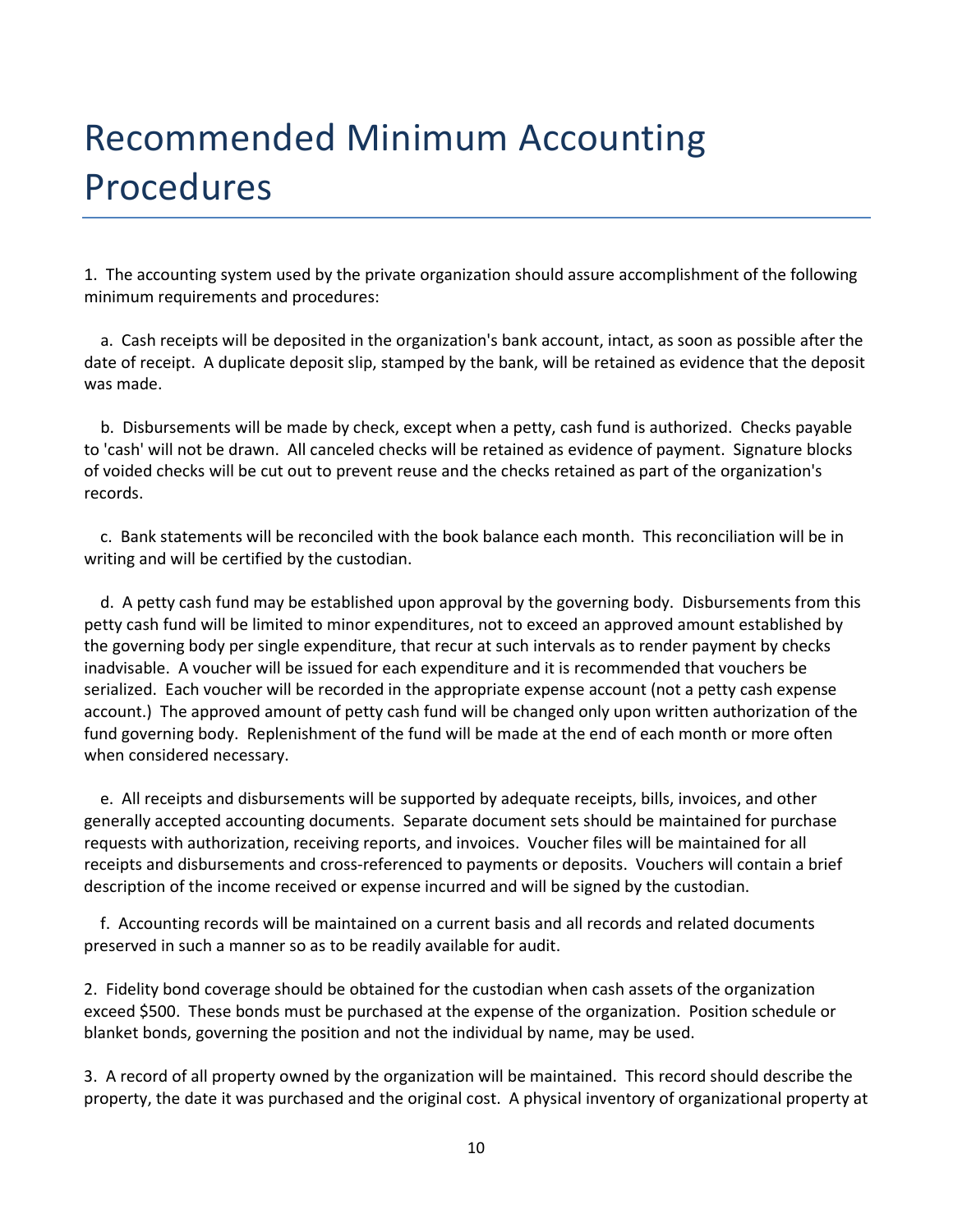six-month intervals is recommended. Physical inventories will be recorded in the organization's records. Inventory overages and shortages and any drops or disposition of property will have the written confirmation of the governing body. An audit of any inventory and fixed asset overages and/or shortages will be made before an adjustment to the general ledger is entered. Where a sizable quantity of property is owned, consideration will be given to the appointment of a property officer to sign and be held responsible for the property.

4. Financial statements will be prepared quarterly and submitted to the governing body for examination and approval. A copy of each financial statement will be forwarded for review to the Commanding General, MCIPAC, (AC/S, MCCS) as appropriate.

5. Audits will be performed at least annually for all organizations. However, it is advisable that additional unscheduled audits be performed during the course of the accounting period. Audit reports will be submitted by the due date to the Commanding General, MCIPAC, (AC/S, MCCS).

6. Treasurers or custodians shall be either elected or appointed by advisory bodies. The authority to withdraw funds from bank accounts, as established, shall be signed by the President or senior member of the advisory body and forwarded to the banking activity with a copy furnished to the treasurer or custodian. The appointment letter for the Treasurer or custodian will state his duties, responsibilities and authority for disbursing funds.

7. The treasurer or custodian will prepare financial statements reflecting the entire period, to consist of a balance sheet and statement of income and expenses. A copy thereof will be furnished to the Commanding General, MCIPAC, (AC/S, MCCS).

8. When a treasurer or custodian is relieved, he/she will invoice to his/her successor funds, property, accounts and records of the activity; and his/her successor will receipt for them. A combined invoice and receipt will be used, prepared in quadruplicate and all copies signed. Distribution will be as follows:

- a. Original filed with the original financial statement.
- b. Copy to President on senior member of governing body.
- c. Copy to newly assigned Treasurer or custodian.
- d. Copy to relieved Treasurer or custodian.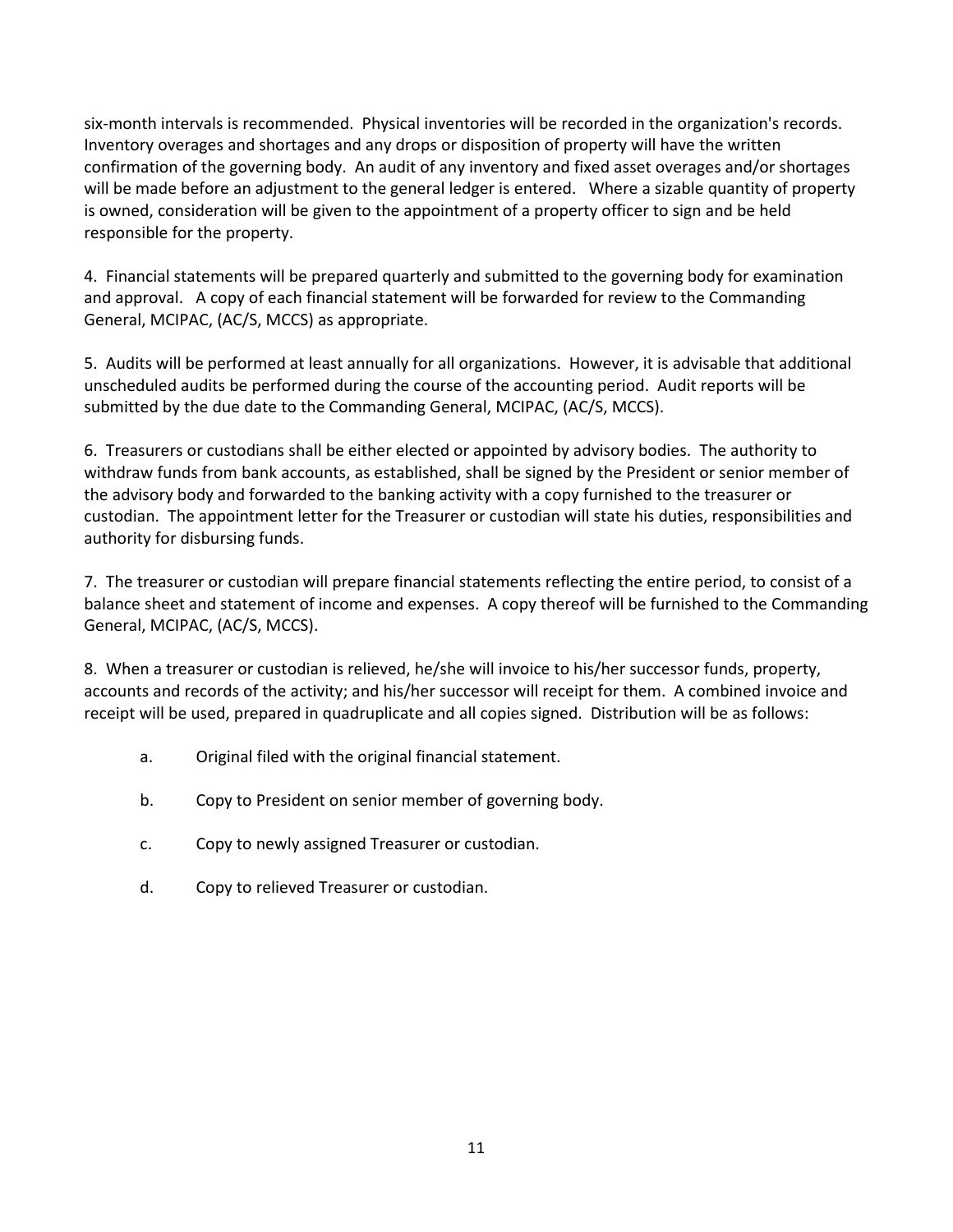## Logistical Support

PO must be self-sustaining, and they are not entitled to DoD support. However, limited logistical support may be provided to a PO when the support is consistent with and supportive of the military mission of the DoD unit or activity concerned. For MCIPAC, such support may be provided only when it can be offered within the capability of the Commander, MCIPAC, without detriment to the Commander's ability to fulfill the military mission and the support is permitted under the Status of Forces Agreement.

If a PO continuously uses a DoD facility or space*, a real estate license is required*, and the PO must reimburse the government for any utilities, materials and services provided in addition to any other costs. If a PO occasionally requests use of a DoD facility or real property, such logistical support may be authorized.

Each PO is responsible for furnishing or procuring its own equipment, supplies, and other materials at their own expense. DoD shall not provide consumable supplies unless such support is permitted by law. If a PO occasionally requests use of a DoD facility or equipment, such logistical support may be authorized per DoD 5500.7-R and applicable law.

Government employees must protect and conserve Government property and must not use it for other than authorized activities. Each Government employee has a duty to protect and conserve Government property and shall not use such property, or allow its use, for other than authorized purposes.

**Commanders and Directors on MCIPAC facilities and areas will confer with their respective legal counsel before approving any logistical support for any PO.**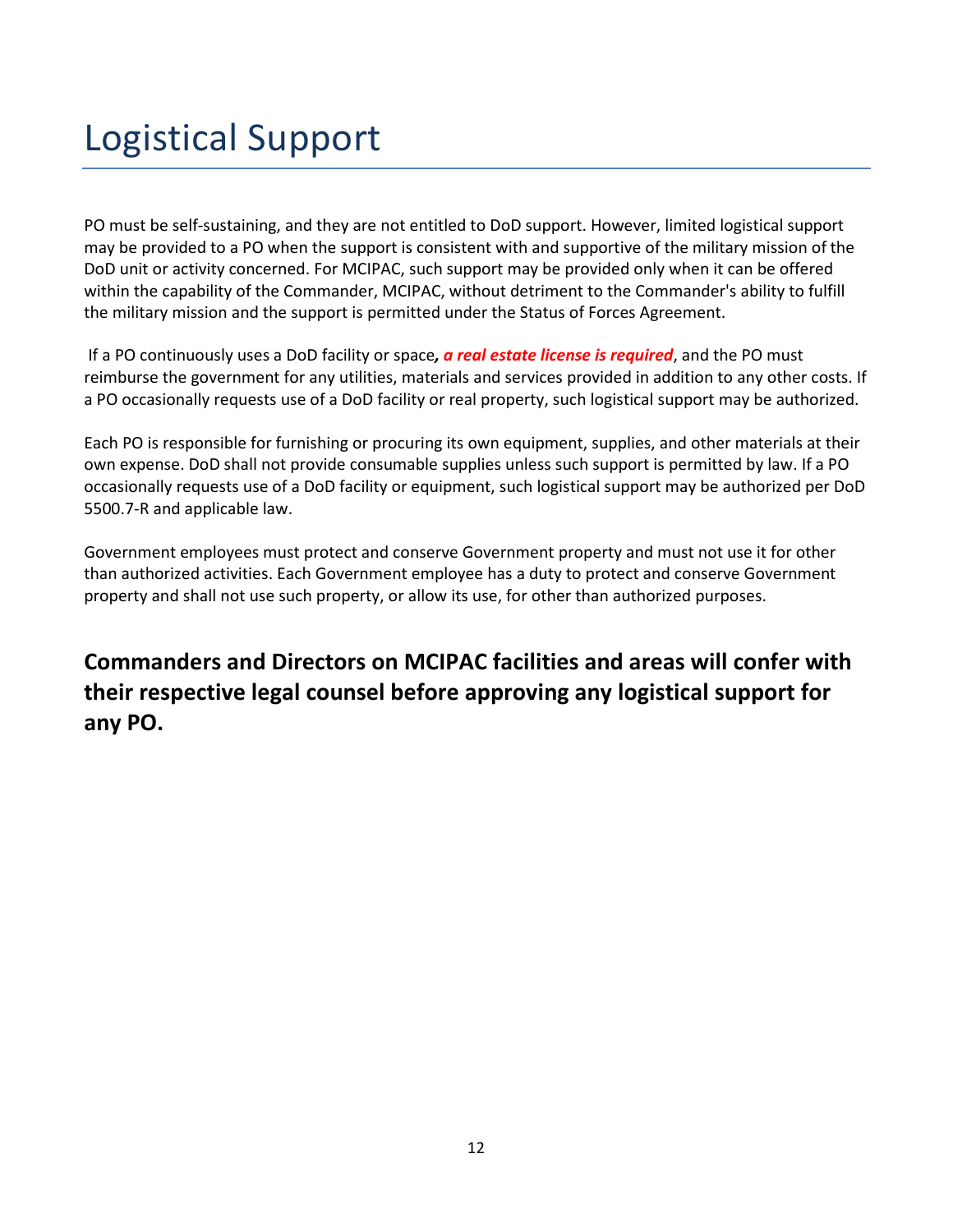# Sponsorship

a. POs shall not advertise for, make referrals to, or encourage the use of any commercial business while operating on MCIPAC facilities or areas. This does not prohibit a PO from conducting a fundraiser in conjunction with a commercial business, provided the commercial business is not identified in any fundraiser advertisements.

(1) POs are not authorized to obtain commercial sponsors to operate on MCIPAC facilities and areas. Only MCCS may enter into commercial sponsorship agreements through the MCCS Commercial Sponsorship Program.

(2) Any off-base solicitation must comply with Japanese law and the Status of Armed Forces Agreement and clearly indicate that it is for a PO or an unofficial activity and not for any DOD or other Federal entity.

(3) POs shall not give off the perception that the Marine Corps would endorse or give special treatment to any fundraising donor.

(4) PO donation acceptance and gift recognition must not be done publicly. However, donation or gift recognition may be made before PO members or before those present at an event benefiting from the donation or gift.

Only MWR organizations accept commercial sponsorship unless a specific waiver to accept commercial sponsorship exists (i.e., the Army Family Team Building program and the Army Family Action Plan). Non-MWR organizations, including those authorized to operate on DoD installations, may not accept commercial sponsorship." (Ref: DoDI 1015.10, Encl. 11)

MCO P1700.27B (MCCS Policy Manual) provides as follows:

"9608. COMMERCIAL SPONSORSHIP. Commercial sponsorship is the act of providing assistance, funding, goods, equipment (including fixed assets), or services to MCCS MWR program(s) event(s) by an individual, agency, association, company or corporation, or other entity (sponsor) for a specific (limited) period of time in return for public recognition or advertising promotions. Commercial sponsorship revenues and goods are considered to be NAF. Sponsorship is either solicited or unsolicited as defined below.

Commercial sponsorship is authorized per the following: •Sponsorship shall not be solicited, or accepted outside of MCCS MWR activities. Unless a specific waiver to solicit commercial sponsorship exists, other installation service organizations (e.g. spouse clubs, YMCA), units, or unofficial activities that represent the DoD are not authorized to use commercial sponsorship to offset program or activity expenses while operating on Government property.

•Any funds, products, services, or items resulting from the commercial sponsorship program are used only within the MCCS MWR activities."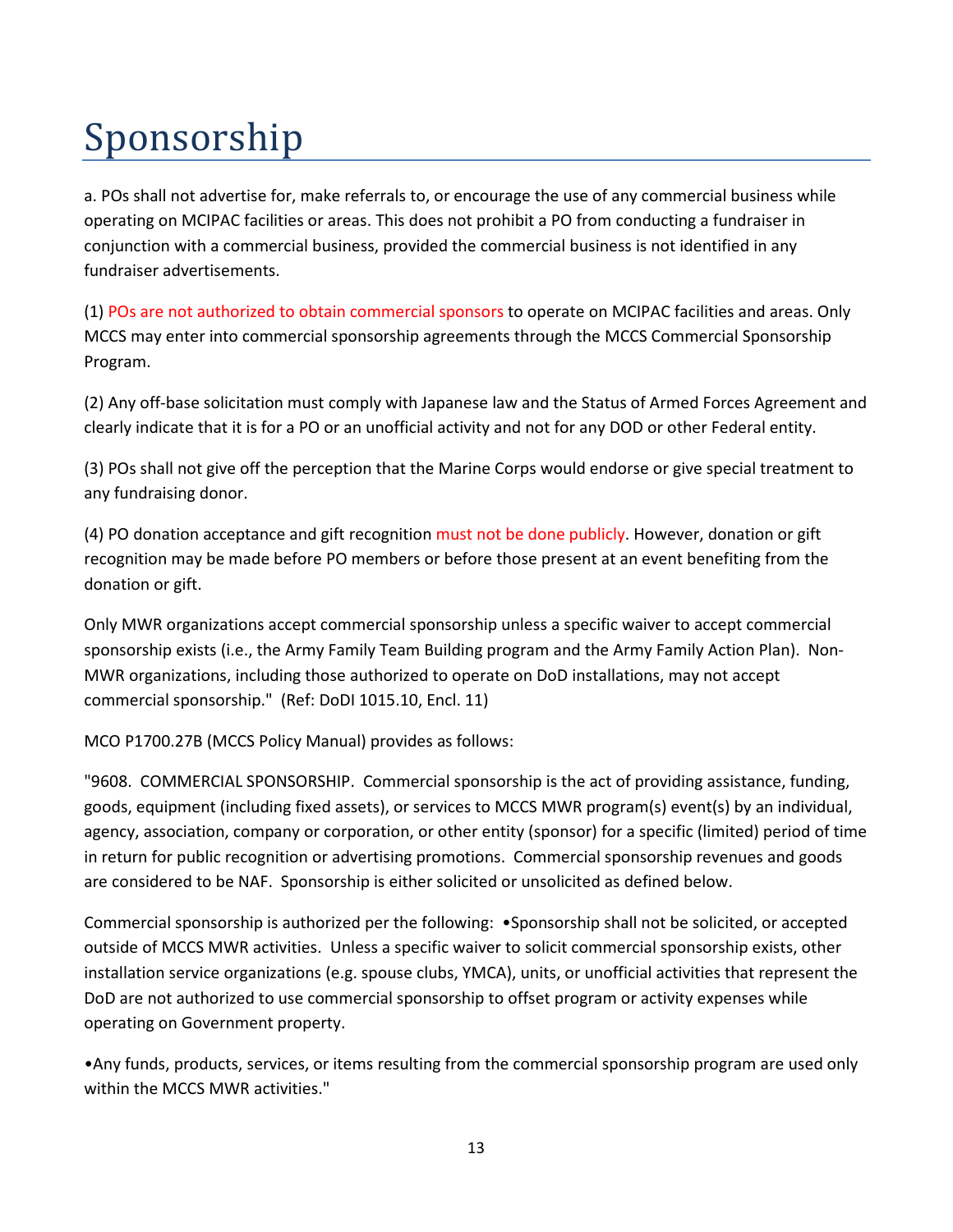### Dissolving a Private Organization

A PO will be dissolved per the provisions of its constitution and bylaws, charter, or articles of agreement. Provisions shall be included for disposition of residual assets upon dissolution, and agencies to which any residual bank balances could be forwarded if the activity is dissolved and no organizational official can be located. In the absence of this information, the Commander, MCIPAC will arbitrate application of the dormant bank balances.

Before dissolution of a PO, the incumbent official will notify the Commander, MCIPAC (Attn: AC/S, MCCS) of the dissolution and certify that all liabilities have been satisfied and the PO's residual assets have been properly accounted for and disposed.

#### **When a PO decides to disband or shut down, it must:**

- Use its funds to satisfy any outstanding debts, liabilities, or obligations. Any unpaid obligations remain the responsibility of the PO and its activity members.
- Dispose of the residual balance as decided by the membership.
- Submit a Request for Dissolution (sample available on the website)
- The organization must submit documentation from the bank, showing the account has been depleted and closed.
- MCCS will remove the PO from the PO Listing and the Website.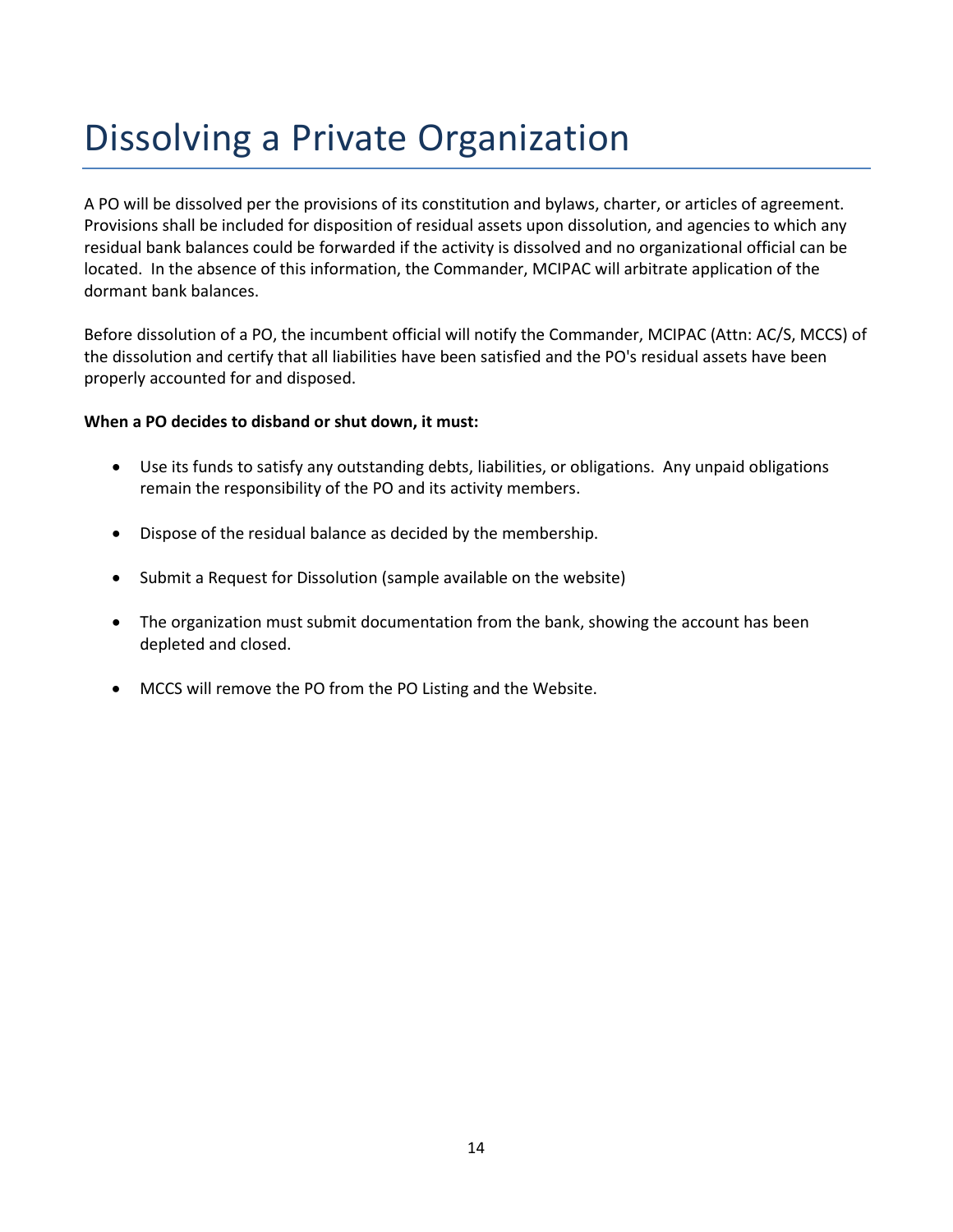# Maintaining a Private Organization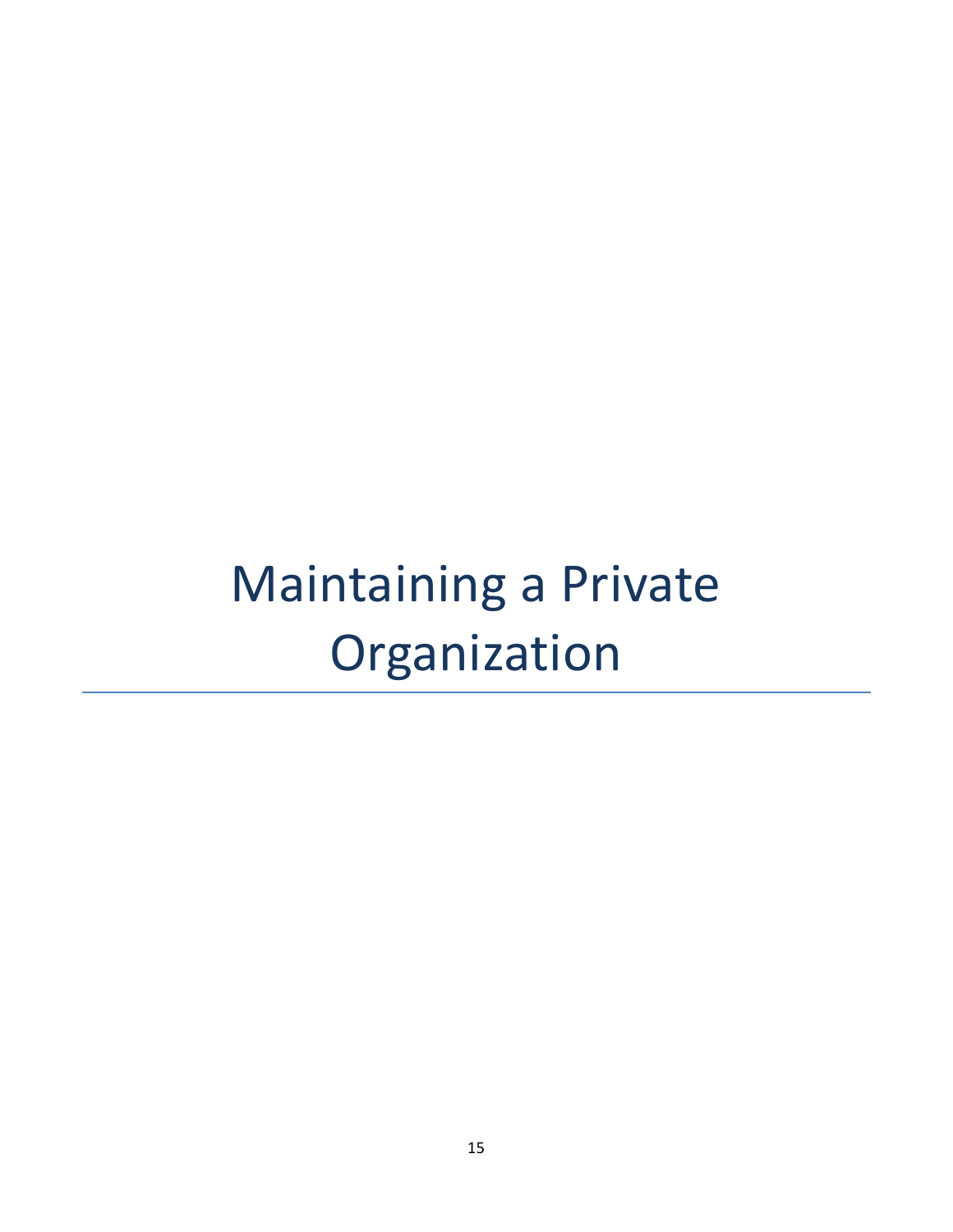# Reporting Periods

After a Private Organization becomes sanctioned to operate on MCIPAC facilities and areas they are required to submit certain reports according to the reporting period that was chosen in their application.

PO's have four reporting periods to choose from: (Tip: Choose a reporting period for when your elections take place. i.e.,. if you elect new officers' in June, then a School Year reporting period would probably best suit your PO. If you elect new officers' in December, then a Calendar Year reporting period would be suitable).

#### **1. Calendar Year (01 January through 31 December)**

- a) Quarter 1 (01 Jan 31 Mar) Reports due 20 April
- b) Quarter 2 (01 Apr 30 Jun) Reports due 20 July
- c) Quarter 3 (01 Jul 30 Sep) Reports due 20 October
- d) Quarter 4 (01 Oct 31 Dec) Reports due 20 January
- e) Audit due on 15 February

#### **2. School Year (01 July through 30 June)**

- a) Quarter 1 (01 Jul 30 Sep) Reports due 20 October
- b) Quarter 2 (01 Oct 31 Dec) Reports due 20 January
- c) Quarter 3 (01 Jan 31 Mar) Reports due 20 April
- d) Quarter 4 (01 Apr 30 Jun) Reports due 20 July
- e) Audit due on 15 August

#### **3. Fiscal Year (01 October through 30 September)**

- a) Quarter 1 (01 Oct 31 Dec) Reports due 20 January
- b) Quarter 2 (01 Jan 31 Mar) Reports due 20 April
- c) Quarter 3 (01 Apr 30 Jun) Reports due 20 July
- d) Quarter 4 (01 Jul 30 Sep) Reports due 20 October
- e) Audit due on 15 November

**4. IRS Requirement** (follow the reporting period mandated by the IRS, normally applies only to those PO's with tax-exempt status)

- a) Quarters will follow the given IRS reporting period
- b) Audit will cover the given IRS reporting period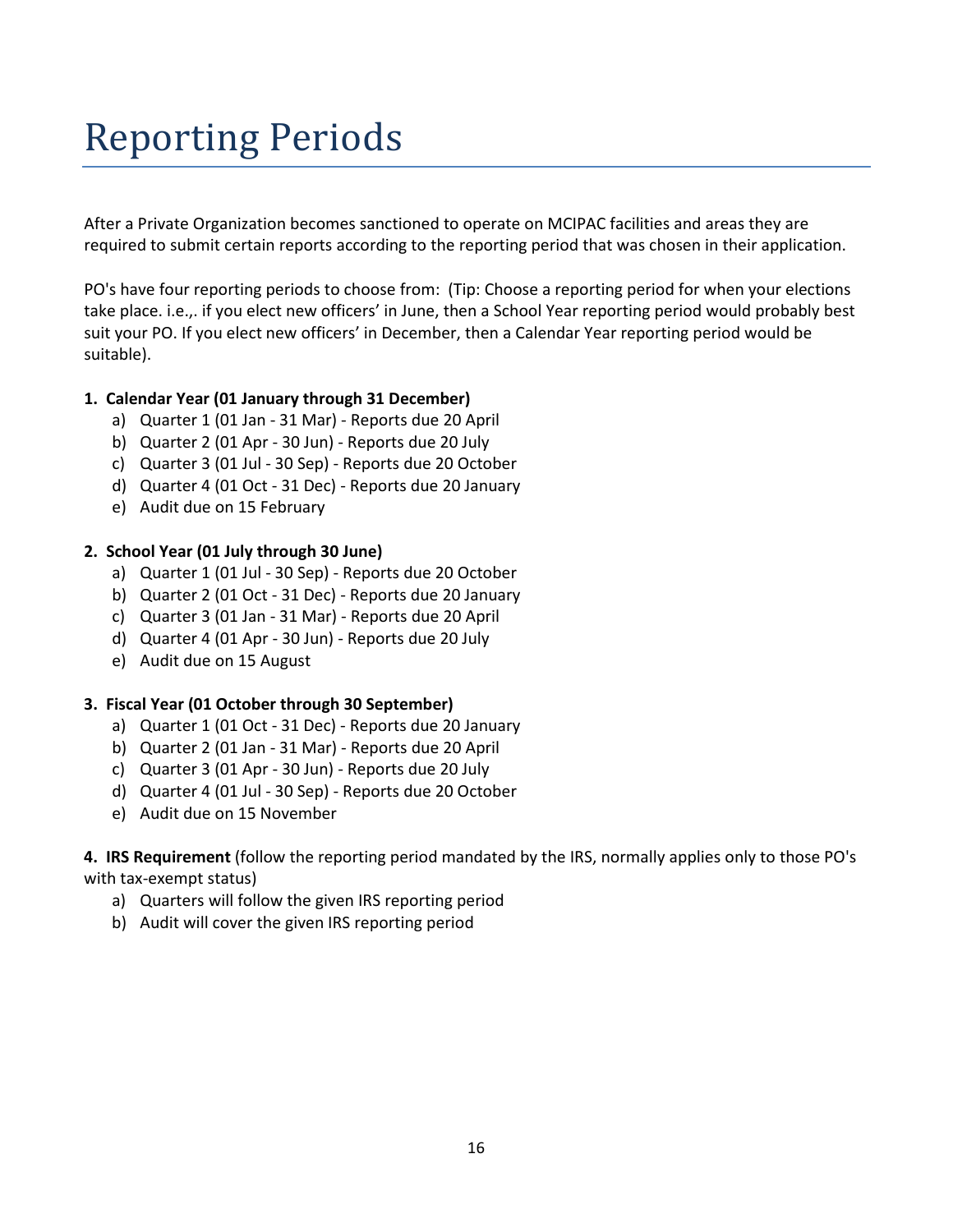## Annual Reporting Requirements

1. POs with certain levels of gross annual revenue must undergo audits and financial reviews at the PO's own expense. The auditor must be a disinterested party and not a member or beneficiary of the audited PO:

a. POs with **gross annual revenues of \$50,000** must have an annual financial review conducted by a certified auditor or accountant within 45 days after the end of each reporting period, and submit audit findings to the AC/S MCCS. Each PO is responsible for obtaining the services of a certified auditor or accountant to perform the annual audit.

> **Annual Audit** to include: Independent Auditors Report on Compliance Independent Auditors Report on the Private Organization Balance Sheet /Statement of Income and Expenses Auditor's Credentials

b. POs that have gross annual revenues of **less than \$50,000** are normally not required to conduct an independent audit or financial review. However, such POs must provide an annual financial statement to MCCS no later than 45 days following the end of their designated reporting period.

#### **Please Note: In addition to the annual audit requirements, within 30 days after a change of treasurer, custodian, or individual accountable for the POs assets, the PO should complete an internal financial review to ensure proper accountability.**

#### 2. **Annual Budget Forecast:**

Each PO must develop an Annual Budget Forecast to plan and control organization income and expenses and submit it to the AC/S MCCS, at the end of the current reporting period. The Annual Budget Forecast must include the PO's budgeted income (e.g., retail sales, dues, donations) and budgeted expenses (e.g., payroll, supplies, equipment, travel) for the upcoming reporting period, separated into four monthly quarters for the reporting period**. If the PO has employees**, the Annual Budget Forecast must include a narrative statement identifying the number of PO employees, their positions, and their hourly wages or annual salaries, each listed by position.

- A budget communicates a PO's priorities and is a numerical representation of the action plan for the year.
- It expresses in dollars the PO's sources of funds (revenue), such as fundraisers, dues, grants, etc., along with the planned uses of funds for the PO (expenses), such as scholarships, donations, supplies, travel, salaries, etc.
- The budget should be flexible enough to allow the PO to take advantage of unexpected opportunities and also allow for the unanticipated fluctuations in planned resources.
- 3. **Revision/Update of the Constitution/Bylaws**, if you have made any changes.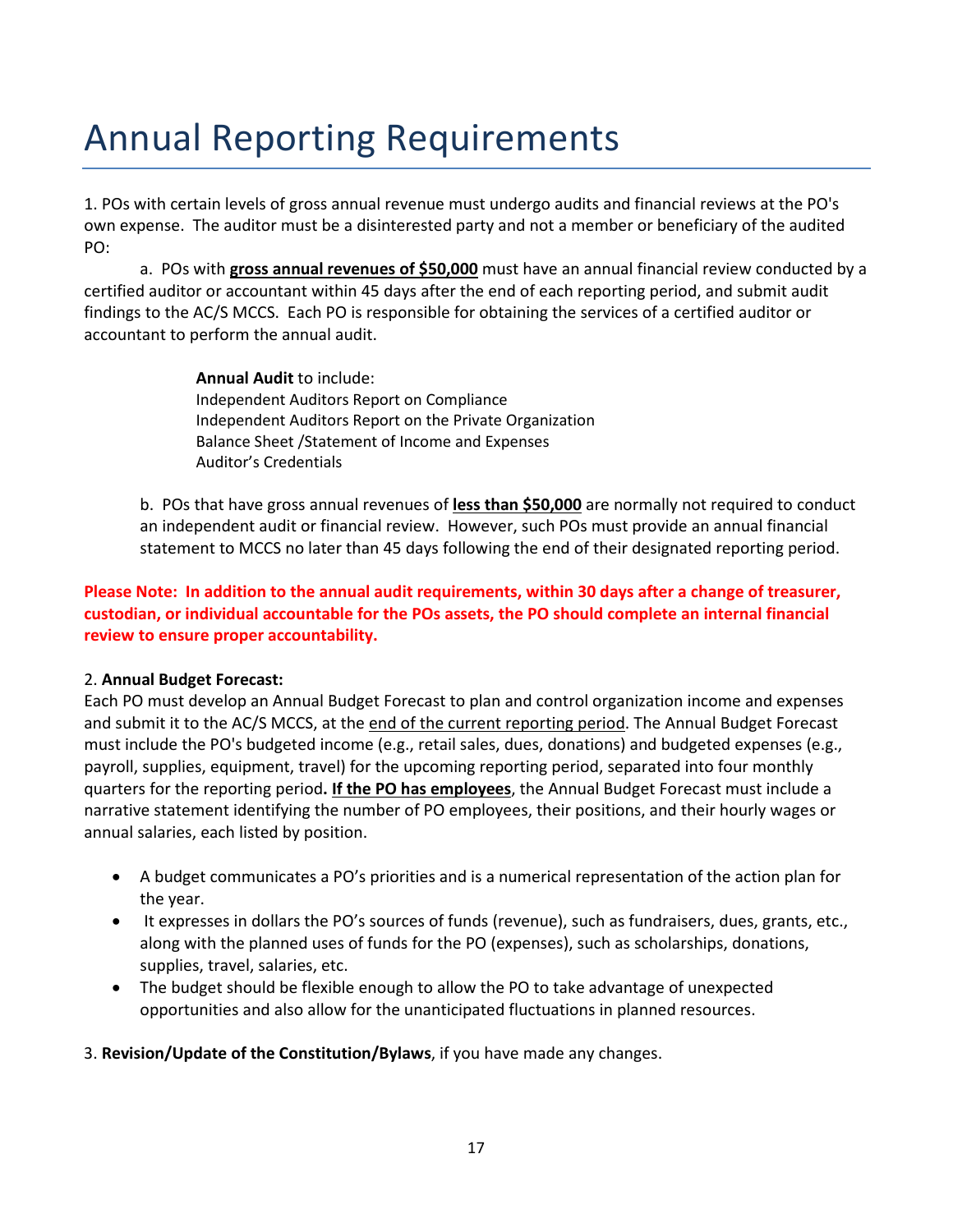# Quarterly Reporting Requirements

The following items must be submitted on a quarterly basis, by the due date listed on your Reporting Calendar.

#### 1. **Meeting Minutes**:

- All PO Membership meetings and Executive Board meeting minutes must be submitted (complete meeting minutes are required, please do NOT submit a summary).
- If a meeting is canceled and/or rescheduled, the canceled meeting should be mentioned in the next meeting's minutes. Minutes must be forwarded on a quarterly basis.

#### 2. **Financial Statement/Balance Sheet**

- A formal record of the financial activities and position of an organization.
- A balance sheet or statement of financial position, report on the assets, liabilities, and equity at a given point in time.
- An income statement reports on a company's income, expenses, and profits over a period of time. These include sales and the various expenses incurred during the stated period.
- A statement of retained earnings reports on the changes in equity during the stated period.
- A sample Financial Statement is provided on our website.

#### 3. **Quarterly Checklist**

- The quarterly checklist includes items that the primary elected officers' of the organization must review on a quarterly basis and ensure they are meeting the minimum standards.
- The quarterly checklist should be signed by the President of the PO and turned in by the due date.
- A sample quarterly checklist is provided on our website.

#### 4. **An updated POC listing**

- Must be submitted if there has been any change in officers.
- Email addresses must be personal, do not use a government email address.
- Template can be found on our website.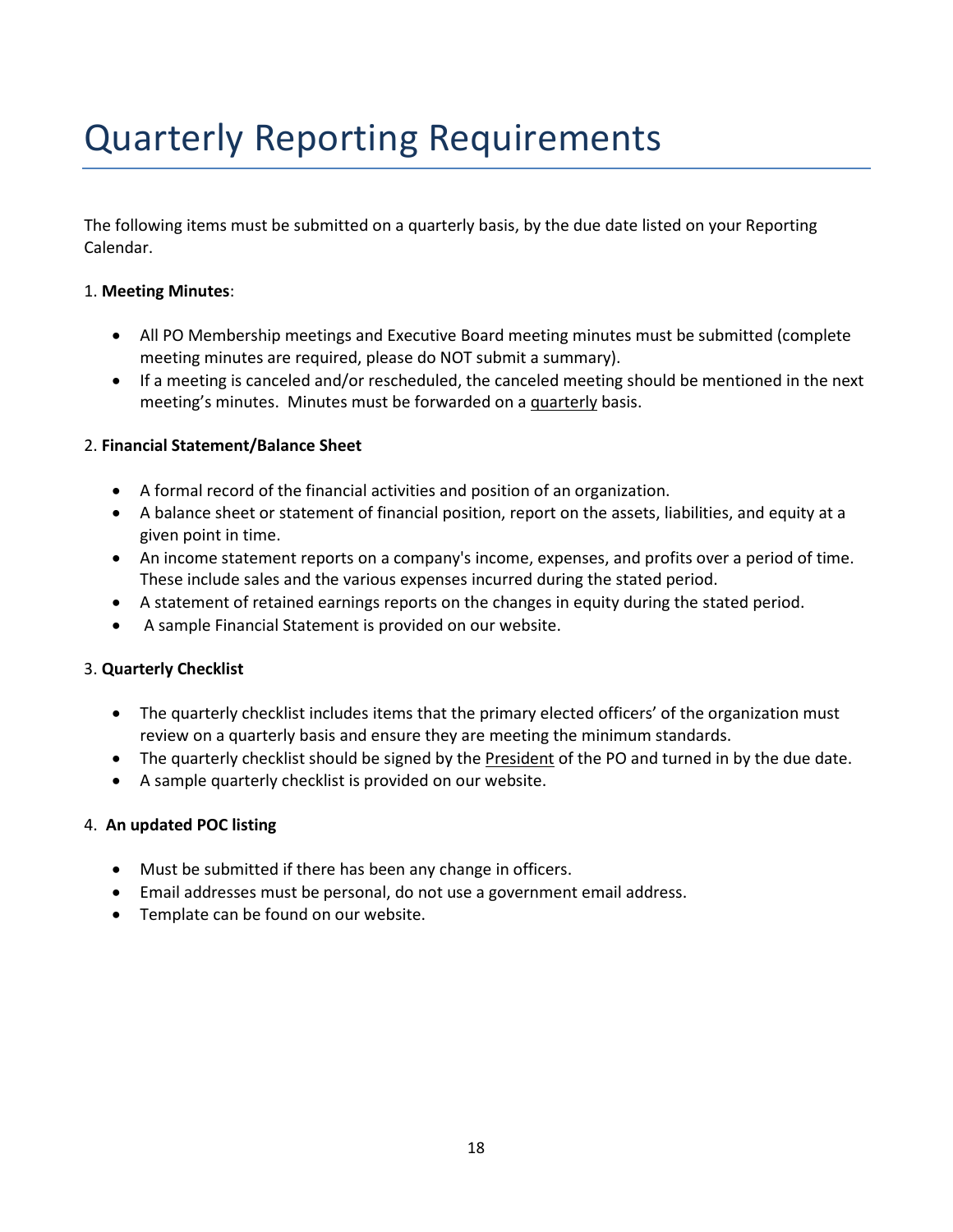### **CALENDAR YEAR: (January - December)**

**PRIVATE ORGANIZATION QUARTERLY & ANNUAL SUBMISSION REQUIREMENTS**

**A PO may remain in an active status if it submits timely reports to MCCS and remains in compliance with this Order (see page 22 for details). In addition to the below, within 30 days after a change of treasurer, custodian, or individual accountable for the POs assets, the PO should complete an internal financial review to ensure proper accountability.**

| <b>ITEM</b>                                                           | <b>PERIOD</b>                      | <b>DUE DATE</b> |
|-----------------------------------------------------------------------|------------------------------------|-----------------|
| <b>QUARTERLY:</b>                                                     |                                    |                 |
| 1st Quarter Balance Sheet                                             | For the period ending 31 March     | 20 April        |
| 1st Quarter Meeting Minutes (Board and<br><b>Membership Meetings)</b> | 01 January through 31 March        | 20 April        |
| 1st Quarter Compliance Checklist                                      | For the period ending 31 March     | 20 April        |
| <b>Updated POC listing</b>                                            | Provide current list of POC's      | 20 April        |
|                                                                       |                                    |                 |
| 2nd Quarter Balance Sheet                                             | For the period ending 30 June      | 20 July         |
| 2nd Quarter Meeting Minutes (Board<br>and Membership Meetings)        | 01 April through 30 June           | 20 July         |
| 2nd Quarter Compliance Checklist                                      | For the period ending 30 June      | 20 July         |
| <b>Updated POC listing</b>                                            | Provide current list of POC's      | 20 July         |
|                                                                       |                                    |                 |
| 3rd Quarter Balance Sheet                                             | For the period ending 30 September | 20 October      |
| 3rd Quarter Meeting Minutes (Board and<br><b>Membership Meetings)</b> | 01 July through 30 September       | 20 October      |
| 3rd Quarter Compliance Checklist                                      | For the period ending 30 September | 20 October      |
| <b>Updated POC listing</b>                                            | Provide current list of POC's      | 20 October      |
|                                                                       |                                    |                 |
| 4th Quarter Balance Sheet                                             | For the period ending 31 December  | 20 January      |
| 4th Quarter Meeting Minutes                                           | 01 October through 31 December     | 20 January      |
| 4th Quarter Compliance Checklist                                      | For the period ending 31 December  | 20 January      |
| <b>Updated POC listing</b>                                            | Provide current list of POC's      | 20 January      |

| <b>ANNUALLY:</b>                                                                                                                                                                                 |                                      |                    |
|--------------------------------------------------------------------------------------------------------------------------------------------------------------------------------------------------|--------------------------------------|--------------------|
| POs that have gross annual revenues of less than \$50,000 must provide<br>an annual financial statement to MCCS no later than 45 days following<br>the end of their designated reporting period. | <b>Annual Financial</b><br>Statement | <b>15 February</b> |
| POs with gross annual revenues of \$50,000+ must have an annual<br>financial review conducted by a certified auditor or accountant.                                                              | <b>Annual Financial</b><br>Review    | <b>15 February</b> |
| <b>Annual Budget Forecast</b>                                                                                                                                                                    | 01 January through<br>31 December    | <b>15 February</b> |
| Review Constitution and Bylaws and update as necessary                                                                                                                                           |                                      | <b>Annually</b>    |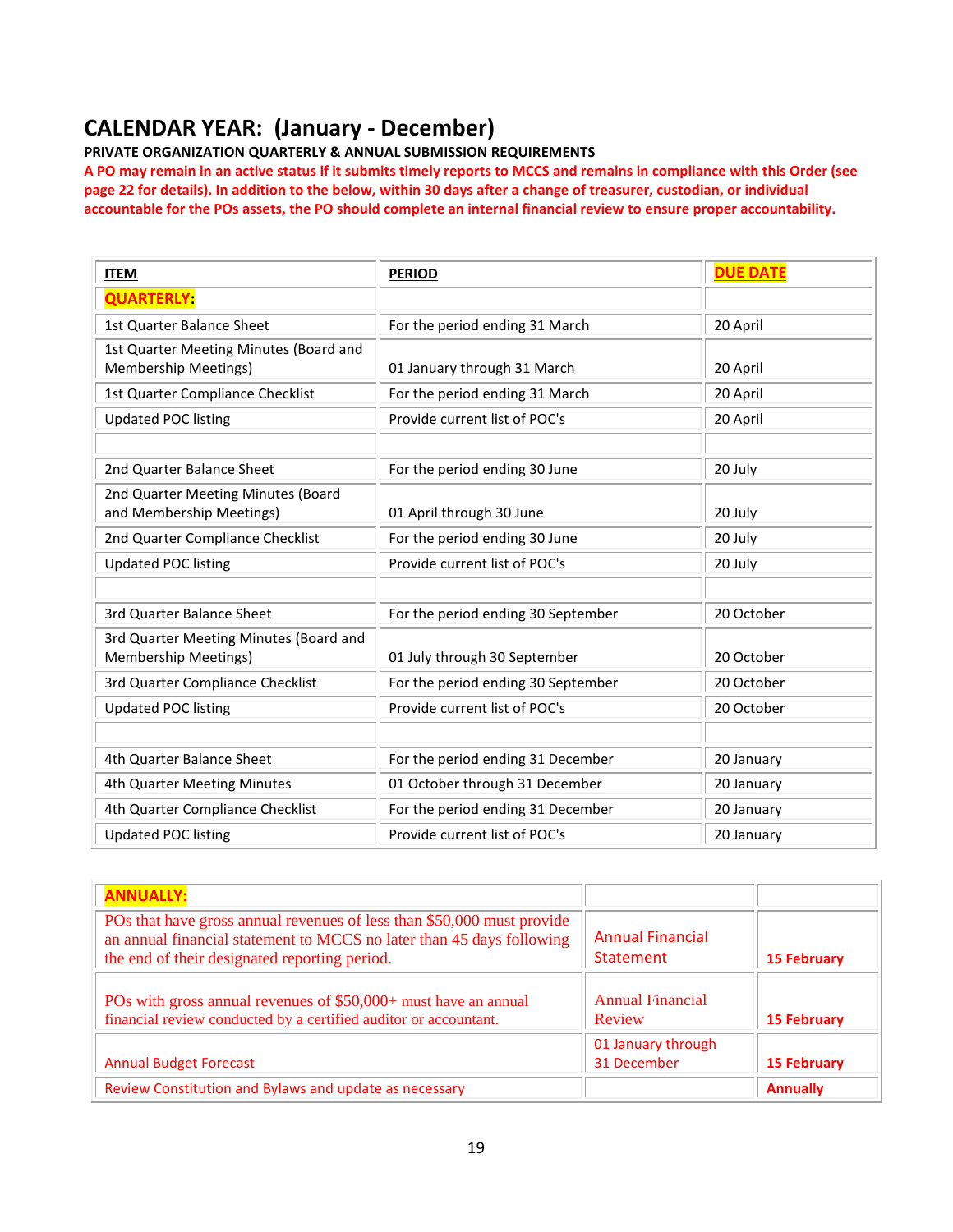### **SCHOOL YEAR: (July – June)**

#### **PRIVATE ORGANIZATION QUARTERLY & ANNUAL SUBMISSION REQUIREMENTS**

**A PO may remain in an active status if it submits timely reports to MCCS and remains in compliance with this Order (see page 22 for details). In addition to the below, within 30 days after a change of treasurer, custodian, or individual accountable for the POs assets, the PO should complete an internal financial review to ensure proper accountability.**

| <b>ITEM</b>                        | <b>PERIOD</b>                      | <b>DUE DATE</b> |
|------------------------------------|------------------------------------|-----------------|
| <b>QUARTERLY:</b>                  |                                    |                 |
| 1st Quarter Balance Sheet          | For the period ending 30 September | 20 October      |
| <b>1st Quarter Meeting Minutes</b> | 01 July through 30 September       | 20 October      |
| 1st Quarter Compliance Checklist   | For the period ending 30 September | 20 October      |
| <b>Updated POC listing</b>         | Provide current list of POC's      | 20 October      |
|                                    |                                    |                 |
| 2nd Quarter Balance Sheet          | For the period ending 31 December  | 20 January      |
| 2nd Quarter Meeting Minutes        | 01 October through 31 December     | 20 January      |
| 2nd Quarter Compliance Checklist   | For the period ending 31 December  | 20 January      |
| <b>Updated POC listing</b>         | Provide current list of POC's      | 20 January      |
|                                    |                                    |                 |
| 3rd Quarter Balance Sheet          | For the period ending 31 March     | 20 April        |
| 3rd Quarter Meeting Minutes        | 01 January through 31 March        | 20 April        |
| 3rd Quarter Compliance Checklist   | For the period ending 31 March     | 20 April        |
| <b>Updated POC listing</b>         | Provide current list of POC's      | 20 April        |
|                                    |                                    |                 |
| 4th Quarter Balance Sheet          | For the period ending 30 June      | 20 July         |
| 4th Quarter Meeting Minutes        | 01 April through 30 June           | 20 July         |
| 4th Quarter Compliance Checklist   | For the period ending 30 June      | 20 July         |
| <b>Updated POC listing</b>         | Provide current list of POC's      | 20 July         |

| <b>ANNUALLY:</b>                                                                                                                                                                                 |                                             |                 |
|--------------------------------------------------------------------------------------------------------------------------------------------------------------------------------------------------|---------------------------------------------|-----------------|
| POs that have gross annual revenues of less than \$50,000 must<br>provide an annual financial statement to MCCS no later than 45<br>days following the end of their designated reporting period. | <b>Annual Financial</b><br><b>Statement</b> | 15 August       |
| POs with gross annual revenues of \$50,000+ must have an annual<br>financial review conducted by a certified auditor or accountant.                                                              | <b>Annual Financial</b><br>Review           | 15 August       |
| <b>Annual Budget Forecast</b>                                                                                                                                                                    | 01 July through<br>30 June                  | 15 August       |
| Review Constitution and Bylaws and update as necessary                                                                                                                                           |                                             | <b>Annually</b> |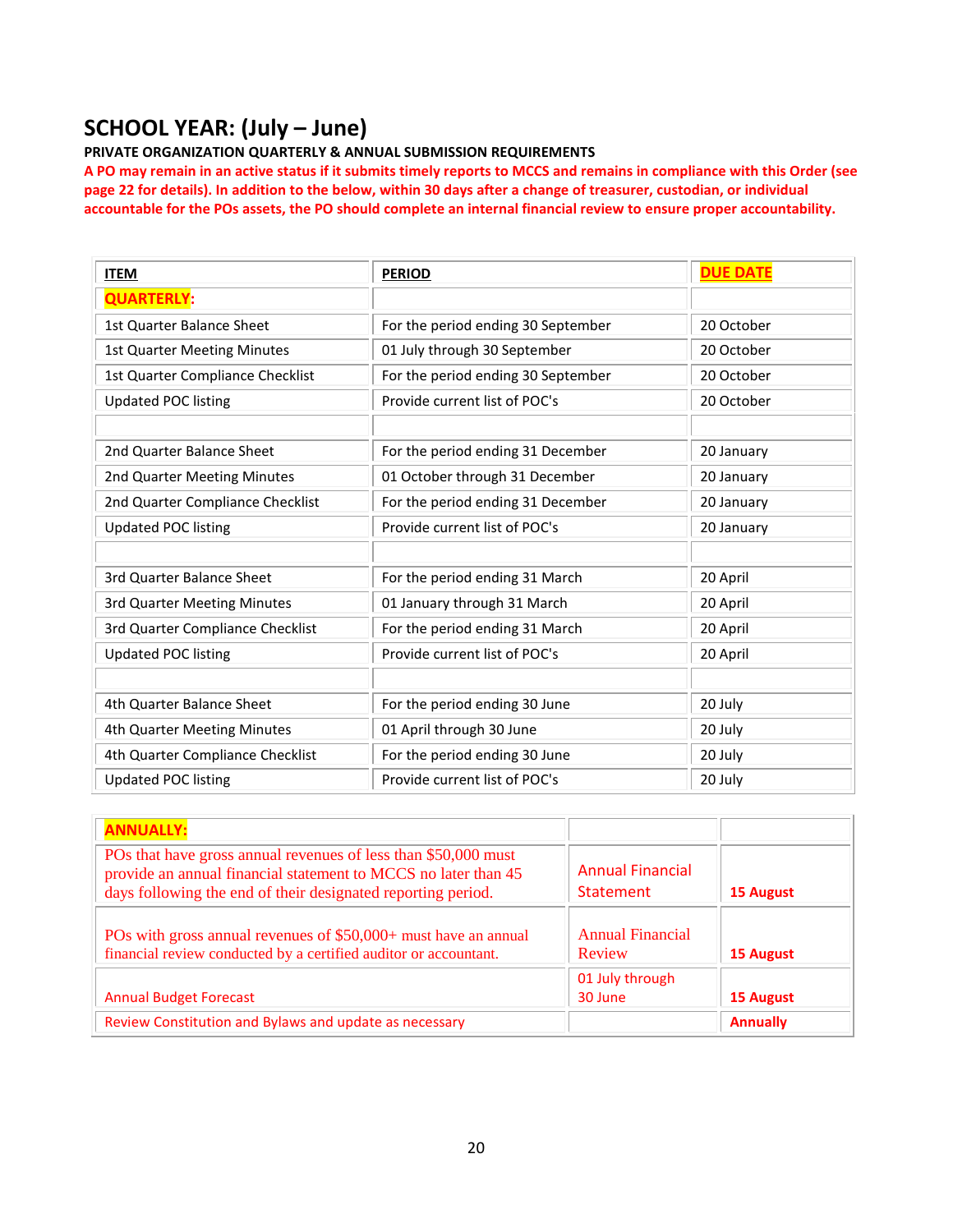### **FISCAL YEAR: (October – September)**

**PRIVATE ORGANIZATION QUARTERLY & ANNUAL SUBMISSION REQUIREMENTS**

**A PO may remain in an active status if it submits timely reports to MCCS and remains in compliance with this Order (see page 22 for details). In addition to the below, within 30 days after a change of treasurer, custodian, or individual accountable for the POs assets, the PO should complete an internal financial review to ensure proper accountability.**

| <b>ITEM</b>                        | <b>PERIOD</b>                      | <b>DUE DATE</b> |
|------------------------------------|------------------------------------|-----------------|
| <b>QUARTERLY:</b>                  |                                    |                 |
| 1st Quarter Balance Sheet          | For the period ending 31 December  | 20 January      |
| <b>1st Quarter Meeting Minutes</b> | 01 October through 31 December     | 20 January      |
| 1st Quarter Compliance Checklist   | For the period ending 31 December  | 20 January      |
| <b>Updated POC listing</b>         | Provide current list of POC's      | 20 January      |
|                                    |                                    |                 |
| 2nd Quarter Balance Sheet          | For the period ending 31 March     | 20 April        |
| 2nd Quarter Meeting Minutes        | 01 January through 31 March        | 20 April        |
| 2nd Quarter Compliance Checklist   | For the period ending 31 March     | 20 April        |
| <b>Updated POC listing</b>         | Provide current list of POC's      | 20 April        |
|                                    |                                    |                 |
| 3rd Quarter Balance Sheet          | For the period ending 30 June      | 20 July         |
| 3rd Quarter Meeting Minutes        | 01 April through 30 June           | 20 July         |
| 3rd Quarter Compliance Checklist   | For the period ending 30 June      | 20 July         |
| <b>Updated POC listing</b>         | Provide current list of POC's      | 20 July         |
|                                    |                                    |                 |
| 4th Quarter Balance Sheet          | For the period ending 30 September | 20 October      |
| 4th Quarter Meeting Minutes        | 01 July through 30 September       | 20 October      |
| 4th Quarter Compliance Checklist   | For the period ending 30 September | 20 October      |
| <b>Updated POC listing</b>         | Provide current list of POC's      | 20 October      |

| <b>ANNUALLY:</b>                                                                                                                                                                                 |                                             |                    |
|--------------------------------------------------------------------------------------------------------------------------------------------------------------------------------------------------|---------------------------------------------|--------------------|
| POs that have gross annual revenues of less than \$50,000 must<br>provide an annual financial statement to MCCS no later than 45<br>days following the end of their designated reporting period. | <b>Annual Financial</b><br><b>Statement</b> | <b>15 November</b> |
| POs with gross annual revenues of \$50,000+ must have an annual<br>financial review conducted by a certified auditor or accountant.                                                              | <b>Annual Financial</b><br>Review           | <b>15 November</b> |
| <b>Annual Budget Forecast</b>                                                                                                                                                                    | 01 October through<br>30 September          | <b>15 November</b> |
| Review Constitution and Bylaws and update as necessary                                                                                                                                           |                                             | <b>Annually</b>    |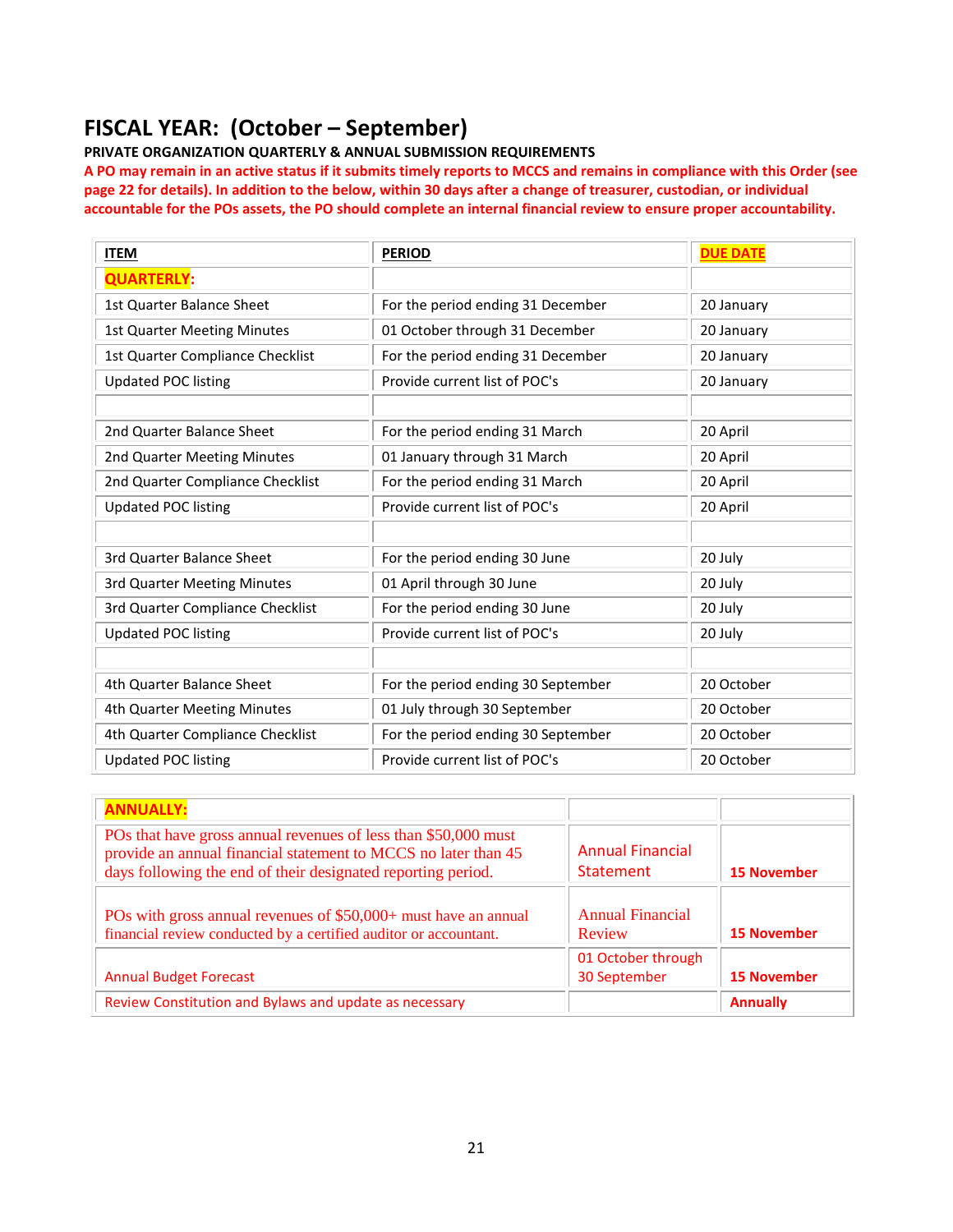# Private Organization Status

**A PO may remain in an active status if it submits timely reports to MCCS and remains in compliance with this Order.** If a PO fails to submit timely reports or violates this Order, the Commander, MCIPAC, or Commanding Officer, MCAS Iwakuni, may place the PO in a probationary or suspended status.

#### **Repeated offenses may be cause for permanent revocation of a PO's authorization to operate on MCIPAC facilities and areas.**

Each PO shall operate in an active, probationary, suspended, or revoked status period. The MCB Camp Butler MCCS Director has the authority to place POs in active, probationary, or suspended status.

**Active Status** is a period in which the PO may operate on MCIPAC facilities and areas while complying with this Order and applicable laws, regulations, and policies.

**Probationary Status** is a period up to 30 days in which a PO may conditionally continue to operate on MCIPAC facilities and areas while correcting reporting violations or violations of this Order. Conditions of probation and remedial requirements for returning to active status may vary based upon the nature of the PO, the nature of the violations, and the required remedial action.

**Suspended Status** is a period up to 60 days in which a PO must cease operating on MCIPAC facilities and areas to correct reporting violations or violations of this Order. Remedial requirements for returning to active status may vary based upon the nature of the PO, the nature of the violations, and the required remedial action.

**Revoked Status** is a period no less than six months after the date of revocation in which a PO must cease operating on MCIPAC facilities and areas to correct repeated reporting violations or violations of this Order. Remedial requirements, if any, for any possible return to active status may vary based upon the nature of the PO, the nature of the violations, and any required remedial action.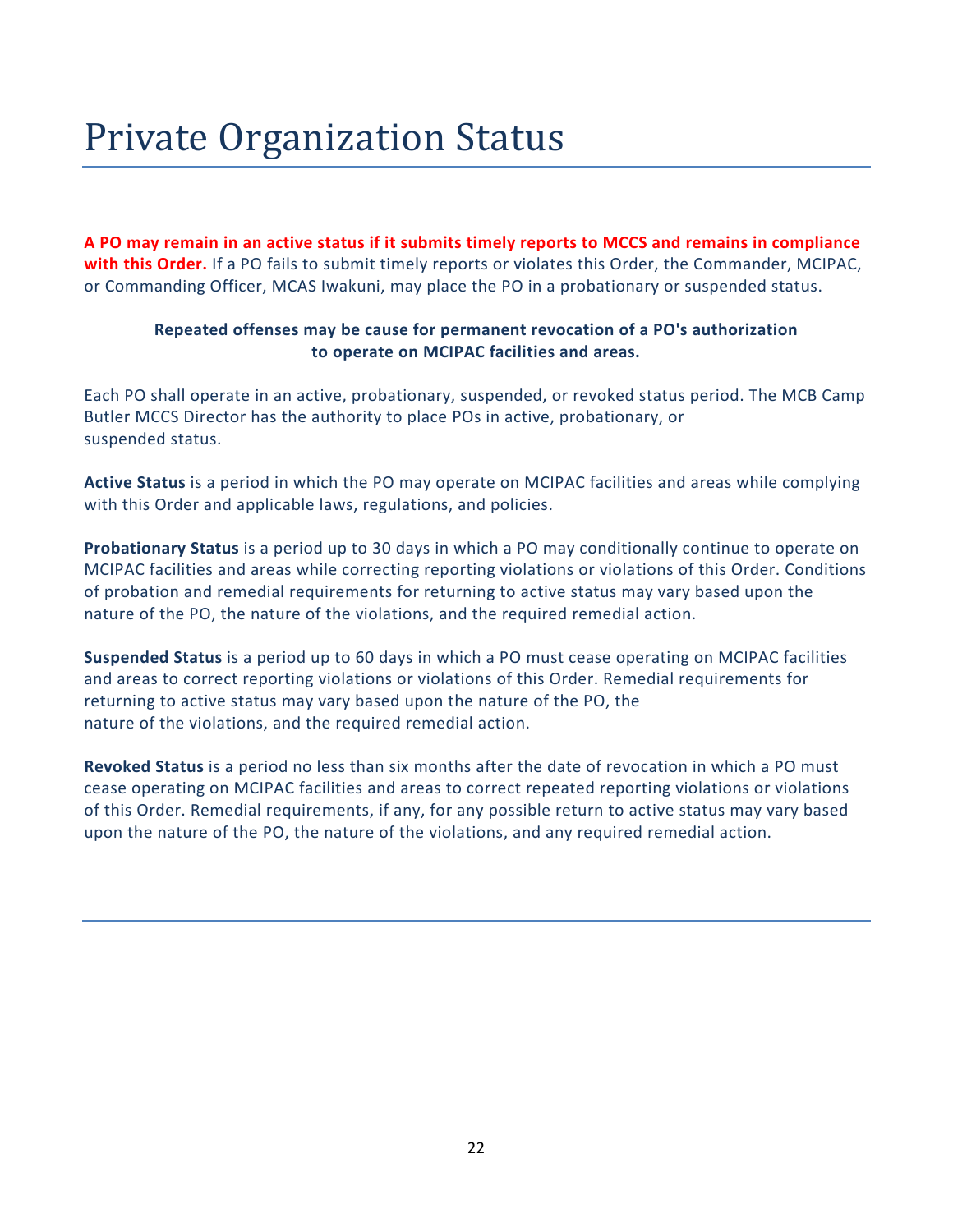# Fundraising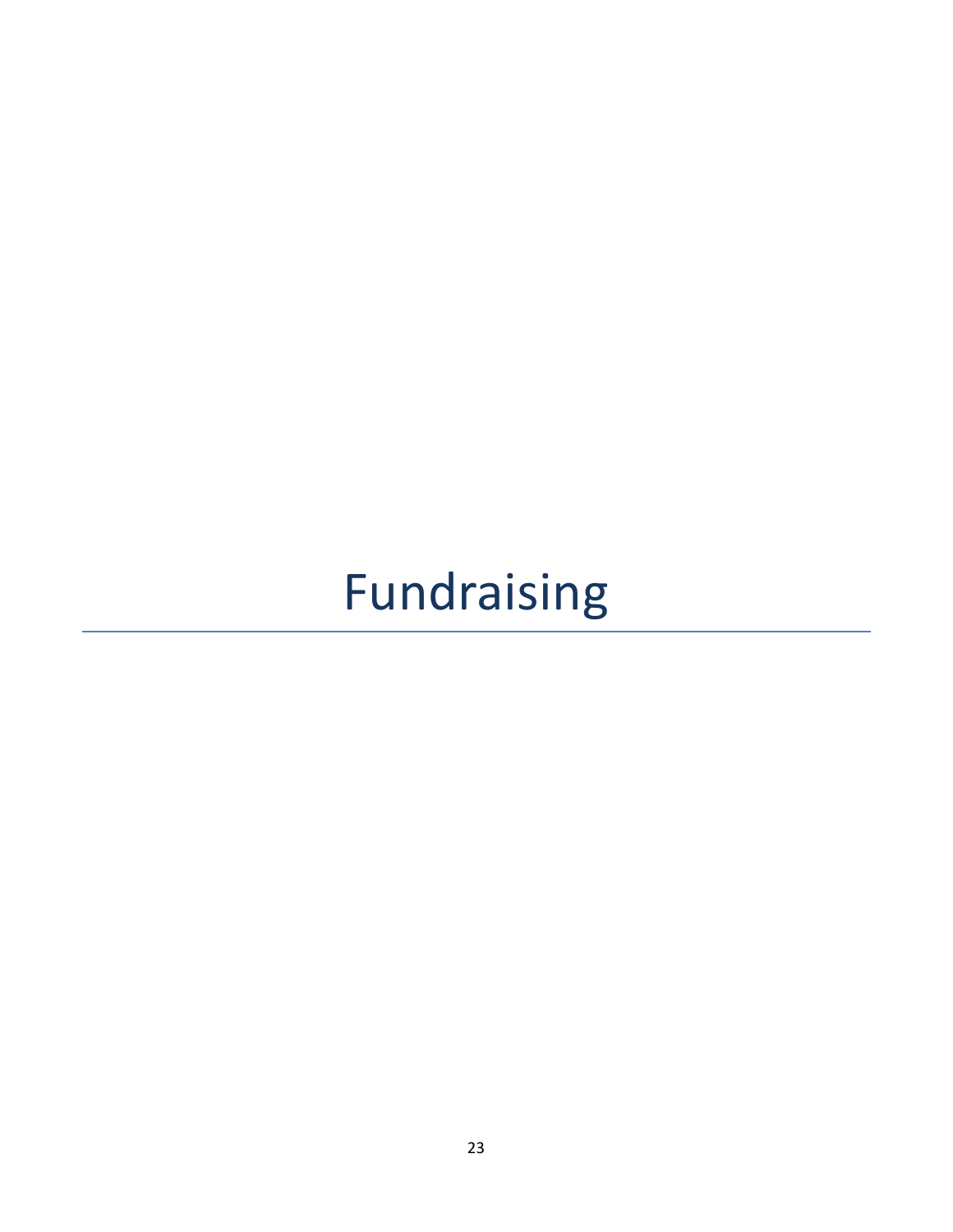# Guidelines

MCIPAC Order 5760.1 governs fundraising on MCIPAC facilities and areas. Your PO will NOT be allowed to hold any fundraiser if you are not in "Active" status, with all paperwork current and approved. Each PO is allowed to hold TWO fundraisers per quarter, a total of 8 per year. These fundraisers must seek approval through SJA and the Camp Commander's office. Bake sales and car washes will count towards your allotted fundraisers.

1. PO volunteers are not allowed to be in uniform or in an on-duty status while fund-raising.

2. Raffles, lotteries, or any gambling-type events where a prize is offered contingent upon the sale of a ticket to a customer, are not allowed to be held or sold on MCIPAC facilities and areas.

3. No door-to-door fundraising is permitted without the Camp Commander's approval. Please submit a request with the Camp Commander before knocking on any doors or setting up collection areas anywhere on base.

4. Any items purchased from the exchange or commissary cannot be offered for resale. This does not include items sold only for immediate consumption on base, e.g., an organization selling consumable items during a bake sale. This prohibition does not apply, however, to food served guests, to limited and occasional bona fide gifts to friends or family members, or to limited and reasonable donation to charitable organizations.

5. Unless performing duties directly related to MCCS operations, or providing command approved logistical support, MCCS employees may not directly assist in fundraising activities. For instance, MCCS facilities and employees may not be used to collect funds or sell tickets for fundraisers.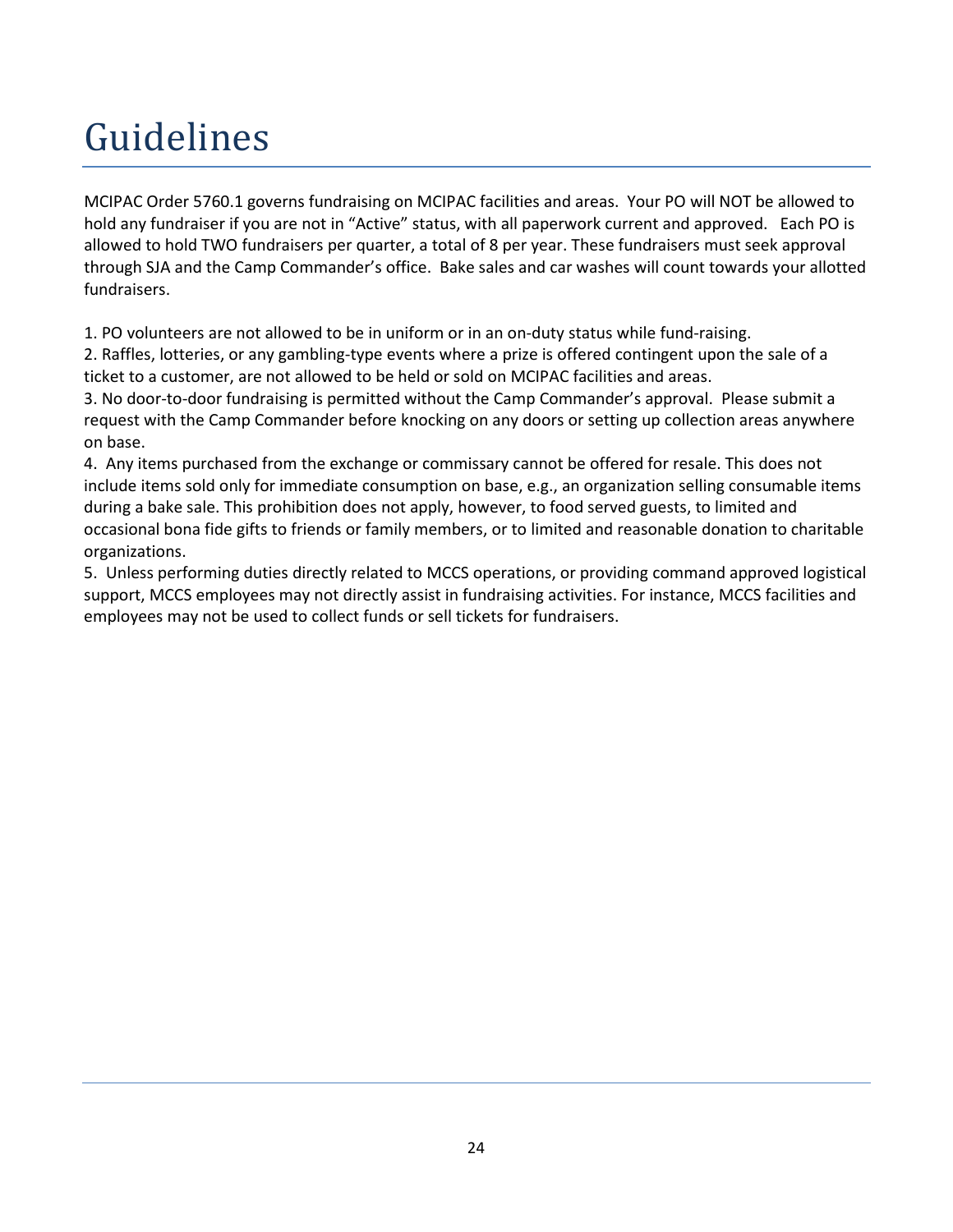# Submitting a Fundraiser Request

An organization desiring to fundraise on a MCIPAC facility or area must submit a request for permission to the appropriate Camp/Station Commander via SJA no less than 3 weeks before the fundraising event describing the nature and scope of the proposed event.

a. Fundraising requests involving **prepared food sales on site** must be favorably endorsed by the United States Naval Hospital Okinawa Preventive Medicine Department. The endorsement must certify that all persons preparing food successfully completed a four-hour foodservice sanitation training course. For details, call DSN 643-3028 or E-mail: [NHOkiPrevMed@med.navy.mil.](mailto:NHOkiPrevMed@med.navy.mil)

b. Fundraising requests in Okinawa involving known or unknown impacts to the environment or public safety shall be endorsed by the MCIPAC Installation Safety Office and the Environmental Affairs Branch, Facilities Engineer Division, MCIPAC. No carwash fundraisers shall be approved in locations where untreated wastewater discharges would be released or conveyed directly or indirectly into soil or surface water.

c. Fundraising requests for fundraisers held inside or in the parking lot of the U. S. Naval Hospital, Okinawa, Japan (USNHO) shall be routed through the USNHO Staff Judge Advocate Ethics Counselor for appropriate action.

A fundraiser request form is available on the website, or from SJA. **Fundraiser requests submitted less than 3 weeks before the event will not be processed.**

Upon approval:

- 1. Receive a facility briefing from the facility manager.
- 2. Work out a safety plan with the facility.
- 3. If base passes or access is required for non-SOFA status persons, see the Camp/Station Commander office.
- 4. If there are any changes or additions to the original request, you MUST re-submit another request with the details for review and approval.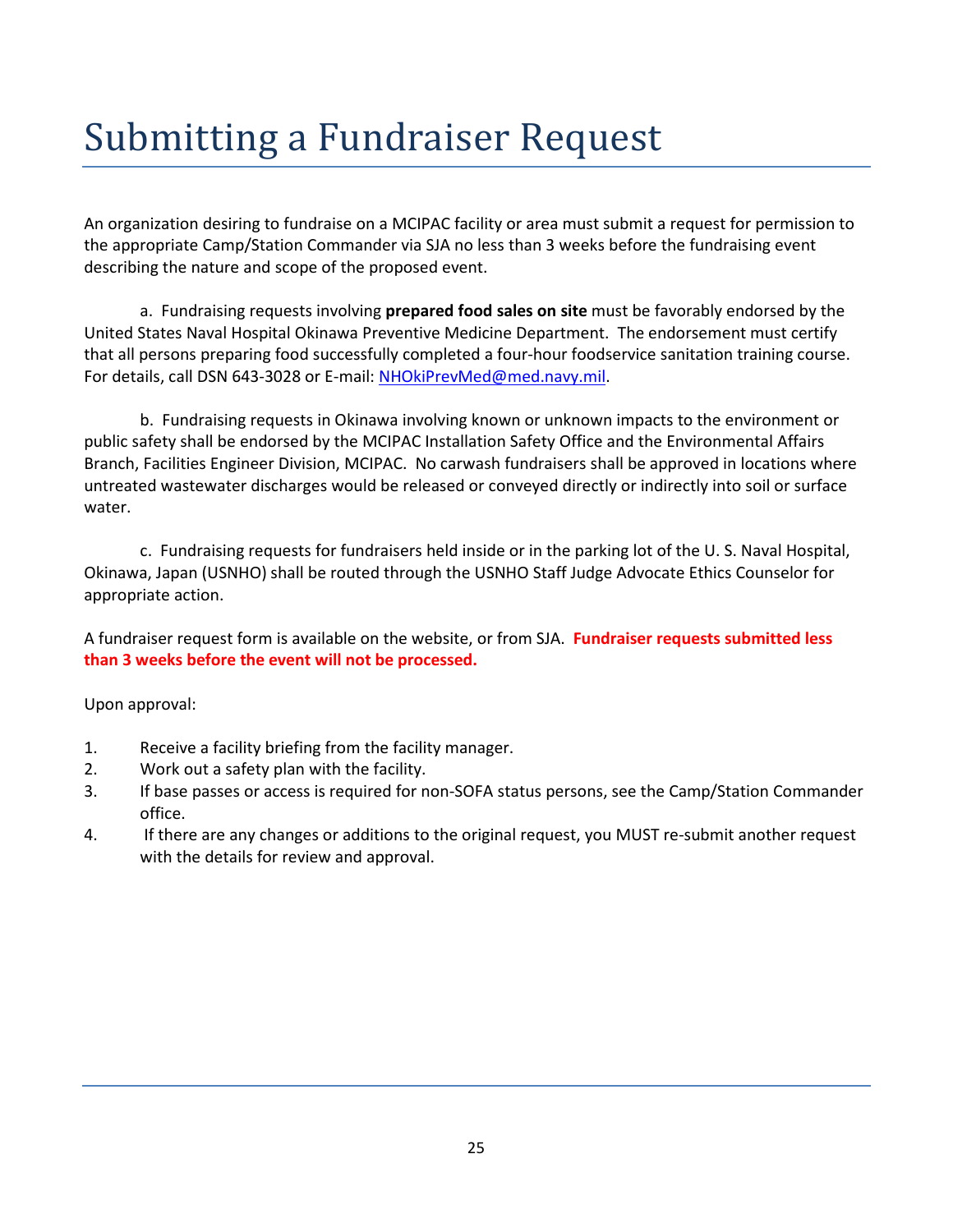# Advertising Your Fundraiser

1. If you plan on advertising on Flyers, in newspapers, etc, you **must** have your advertisement approved through MCCS Marketing:

- Visit MCCS Marketing Department (1<sup>st</sup> floor, MCCS Headquarters building) for approval.
- After approval, you will receive a License Number. Please write the License Number at the bottom of every Flyer/advertisement with the following information:

#### **MCCS distribution approved Lic # \_\_\_\_\_\_\_. THIS IS A NON-FEDERAL ENTITY. IT IS NOT A PART OF THE DEPARTMENT OF DEFENSE OR ANY OF ITS COMPONENTS, AND IT HAS NO GOVERNMENTAL STATUS.**

• Gain Camp Commander and Facility approval before hanging flyers on base.

All flyers must measure no larger than 8 1/2" x 11" or A-4. Poster must not be larger than A-3 size. Flyer must not contain any sponsor or company information other than your event information. Flyers must be placed in the facility managers approved location and shall be placed so as not to cover, conceal, or otherwise obstruct MCCS materials that may also be displayed the same locations. Vendors shall not remove any MCCS materials from said locations.

PO's participating in the flyer program shall provide all manpower, transportation, and materials necessary for the circulation and distribution of the flyers to the various approved locations as outlined in the agreement.

#### **Please take down your Flyers as soon as your event has passed.**

2. Official channels (such as electronic marquees and on-base banners/signs) may be used to communicate information about fundraising events, subject to the discretion of the Camp Director.

DoD employees and affiliated persons shall not officially endorse, or create an appearance of official endorsement of their fundraiser or membership drive through advertisement. Organizations listed in subsection 3-210 of MCO 5760.4C are exempted.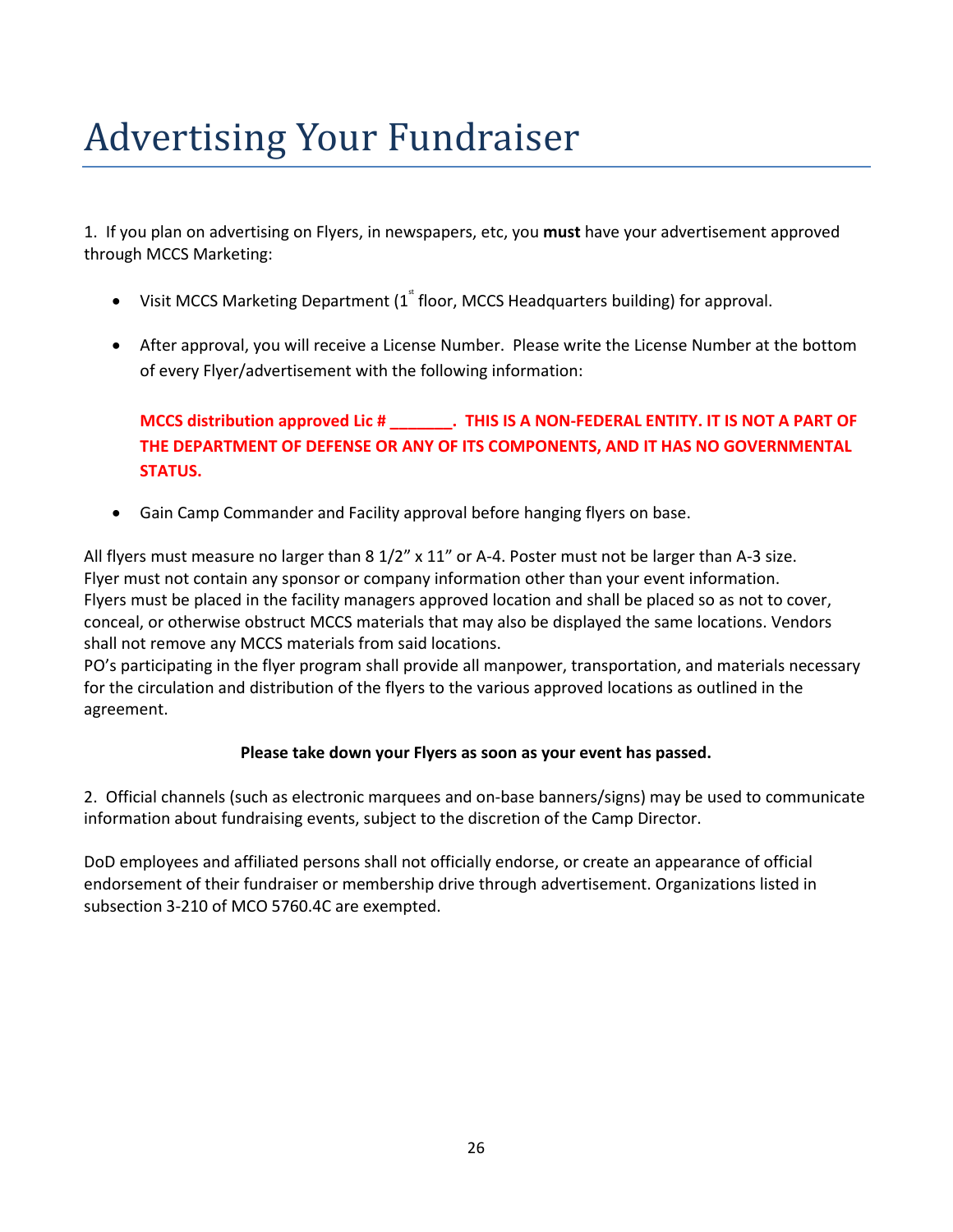# Sample Reports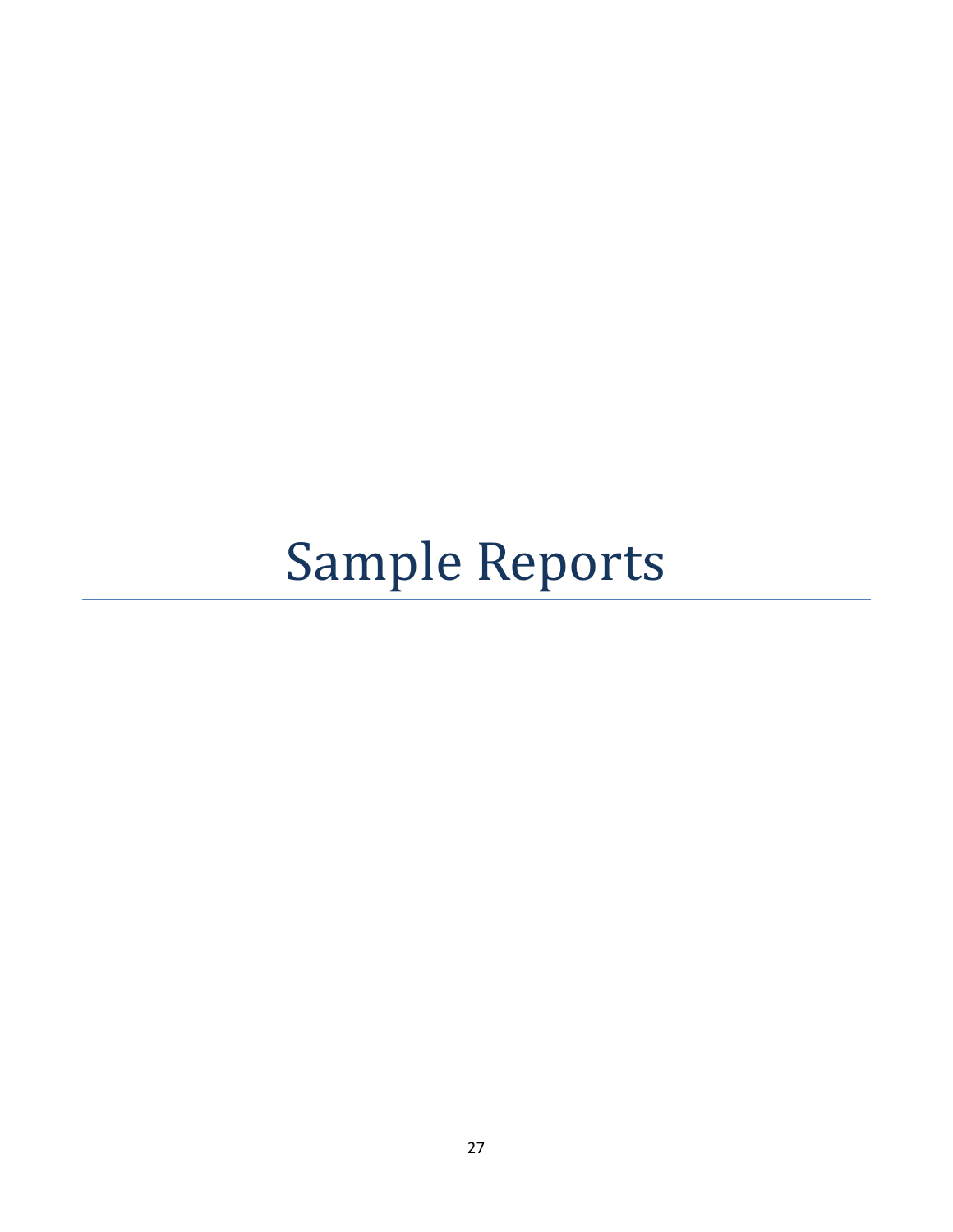## SAMPLE ANNUAL BUDGET FORECAST

**Each PO must develop an Annual Budget Forecast to plan and control organization income and expenses and submit it to the AC/S MCCS at the end of the current reporting period. The Annual Budget Forecast must include the PO's budgeted income (e.g., retail sales, dues, donations) and budgeted expenses (e.g., payroll, supplies, equipment, travel) for the upcoming reporting period, separated into four monthly quarters for the reporting period. If the PO has employees, the Annual Budget Forecast must include a narrative statement identifying the number of PO employees, their positions, and their hourly wages or annual salaries, each listed by position.**

|                                 | 1 <sup>st</sup> Quarter | 2 <sup>nd</sup> Quarter | 3rd Quarter | 4 <sup>th</sup> Quarter |              |
|---------------------------------|-------------------------|-------------------------|-------------|-------------------------|--------------|
|                                 |                         |                         |             |                         | <b>Total</b> |
| <b>Budgeted Income</b>          |                         |                         |             |                         |              |
| <b>Fund-Raisers</b>             |                         |                         |             |                         |              |
| <b>Golf Tournament</b>          | \$5,000                 |                         |             |                         | \$5,000      |
| <b>Spring Festival</b>          |                         |                         | \$3,000     |                         | \$3,000      |
| <b>Membership Dues</b>          | \$1,000                 | \$500                   | \$500       | \$500                   | \$2,500      |
| <b>Membership T-Shirt Sales</b> | \$600                   | \$100                   | \$100       | \$100                   | \$900        |
| <b>Random Donations</b>         | \$100                   | \$100                   | \$100       | \$100                   | \$400        |
| <b>TOTAL</b>                    | \$7,700                 | \$700                   | \$7,700     | \$700                   | \$11,800     |
| <b>Budgeted Expenses</b>        |                         |                         |             |                         |              |
| <b>Scholarships</b>             | \$1,500                 |                         | \$1,500     |                         | \$3,000      |
| <b>Community Day</b>            | \$400                   | \$400                   | \$400       | \$400                   | \$1,600      |
| <b>Family Night Activities</b>  | \$500                   | \$500                   | \$500       | \$500                   | \$2,000      |
| <b>Holiday Party</b>            | \$2,000                 |                         |             |                         | \$2,000      |
| Insurance                       | \$600                   |                         |             |                         | \$600        |
| Audit                           |                         |                         |             | \$500                   | \$500        |
| <b>TOTAL</b>                    | \$4,250                 | \$1,650                 | \$1,650     | \$2,150                 | \$9,700      |

#### **ANNUAL BUDGET FORECAST 20-- Budget for Named PO**

#### NARRATIVE:

We will gain our income through our allotted amount of fund-raisers throughout the year, along with membership dues, t-shirt sales (sold only to organizational members), and random donations.

Our scholarships are the biggest budgeted expense for our organization; we plan to give \$3,000 scholarships to ten deserving students. For our community day we choose a school and provide lunch for the teachers and administration. Family night activities include a night of entertainment for our PO members and their families (normally either bowling or going to the theatre to watch a family appropriate movie). Each month our organization will send representatives to the base cultural special emphasis programs (e.g., Black History Month, Women's History Month, etc.)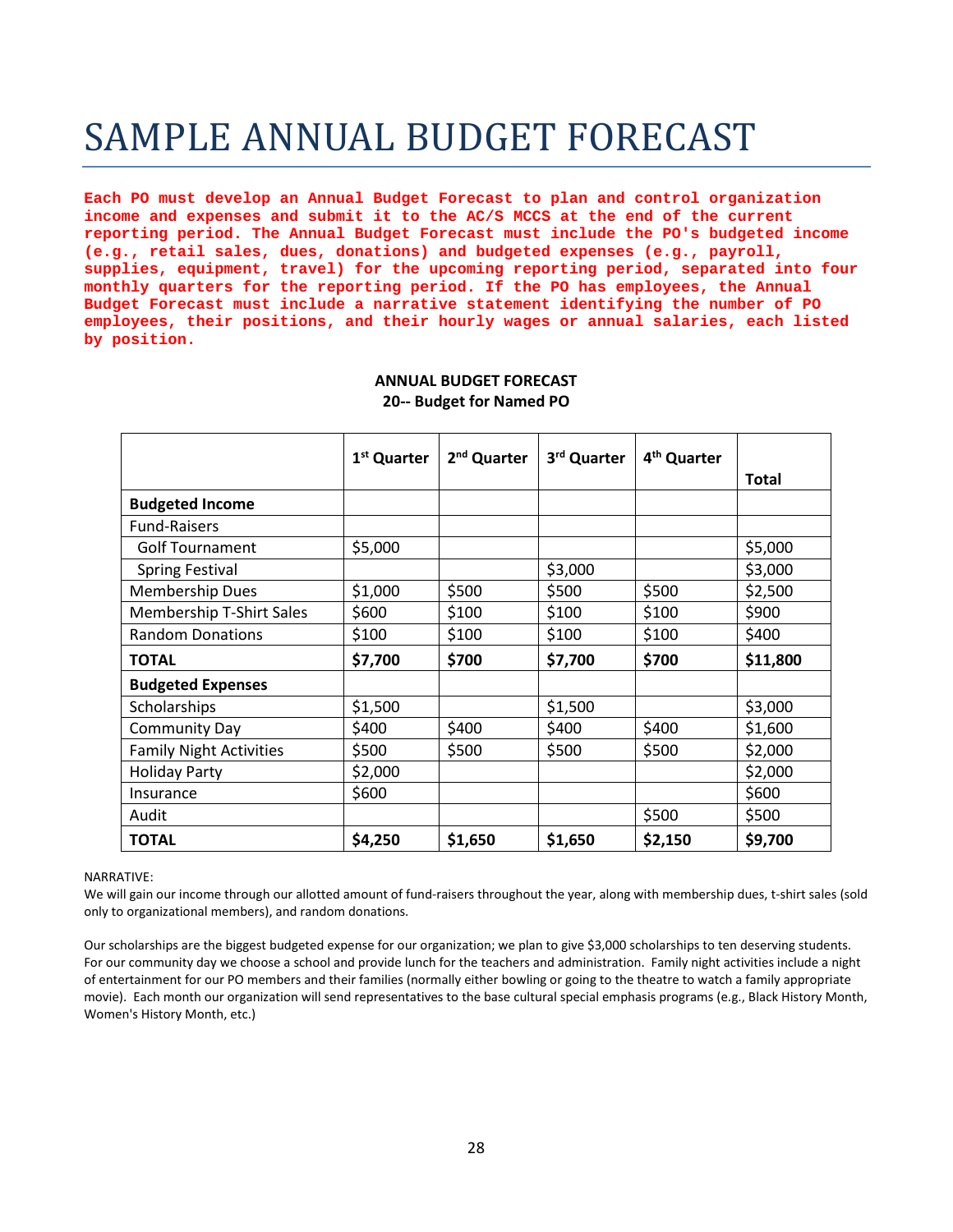#### **QUARTERLY COMPLIANCE CHECKLIST FOR PRIVATE ORGANIZATIONS**



1. Segregation of Duties. Ensure that the following functions were performed by separate individuals:

- Initiating a purchase transaction
- Approving the transaction
- Processing and recording the payment
- Reviewing the transaction
- 2. Controlling blank and voided checks.
	- Confirm that all blank checks are locked up at all times and controlled
	- Ensure that all voided checks have been properly defaced
	- Confirm that the PO always retains voided checks in a secured location and does not destroy or dispose of voided checks
- 3. Ensure that all checks are properly accounted for.
	- Inspect the checkbook currently in use
	- Check that the checks are pre-numbered
	- Ensure that the checks are being used in sequence
	- Check that signatories do not pre-approve checks
	- Ensure any additional checkbooks, not in use, are locked and secured
- \_\_\_\_\_\_\_ 4. Restrict negotiability of checks, prevent payment to unauthorized individuals and prevent unauthorized changes to checks.
	- Observe that checks are made payable to specific payees, not to cash
	- Ensure the check signatories are not writing checks to themselves or family members
	- Note that payee names are completed in full and abbreviations are not used
	- Check that all unused spaces have been cancelled
	- Use a standard pen with non-erasable ink when writing checks
- \_\_\_\_\_\_\_ 5. Prevent unauthorized signing of checks.
	- Ensure all check signatories are still holding their elected positions and are in a satisfactory standing with the organization
	- Change the check signatories with the bank, if necessary
	- If there has been a change in the Treasurer position, complete an internal financial review to ensure proper accountability within 30 days.
- \_\_\_\_\_\_\_ 6. Ensure all disbursements are valid.
	- Check that the necessary documentation (invoices, purchase orders, receipts, etc.) accompany the checks to be signed
	- File the necessary documents to be readily available for auditing purposes
	- Obtain receipts for all transactions
- 7. Perform and review of bank reconciliations.
	- Perform the bank reconciliation
	- File necessary documentation as evidence
	- Examine long outstanding check and used checks for unauthorized and unusual endorsements
	- Examine bank statements for checks significantly out of sequence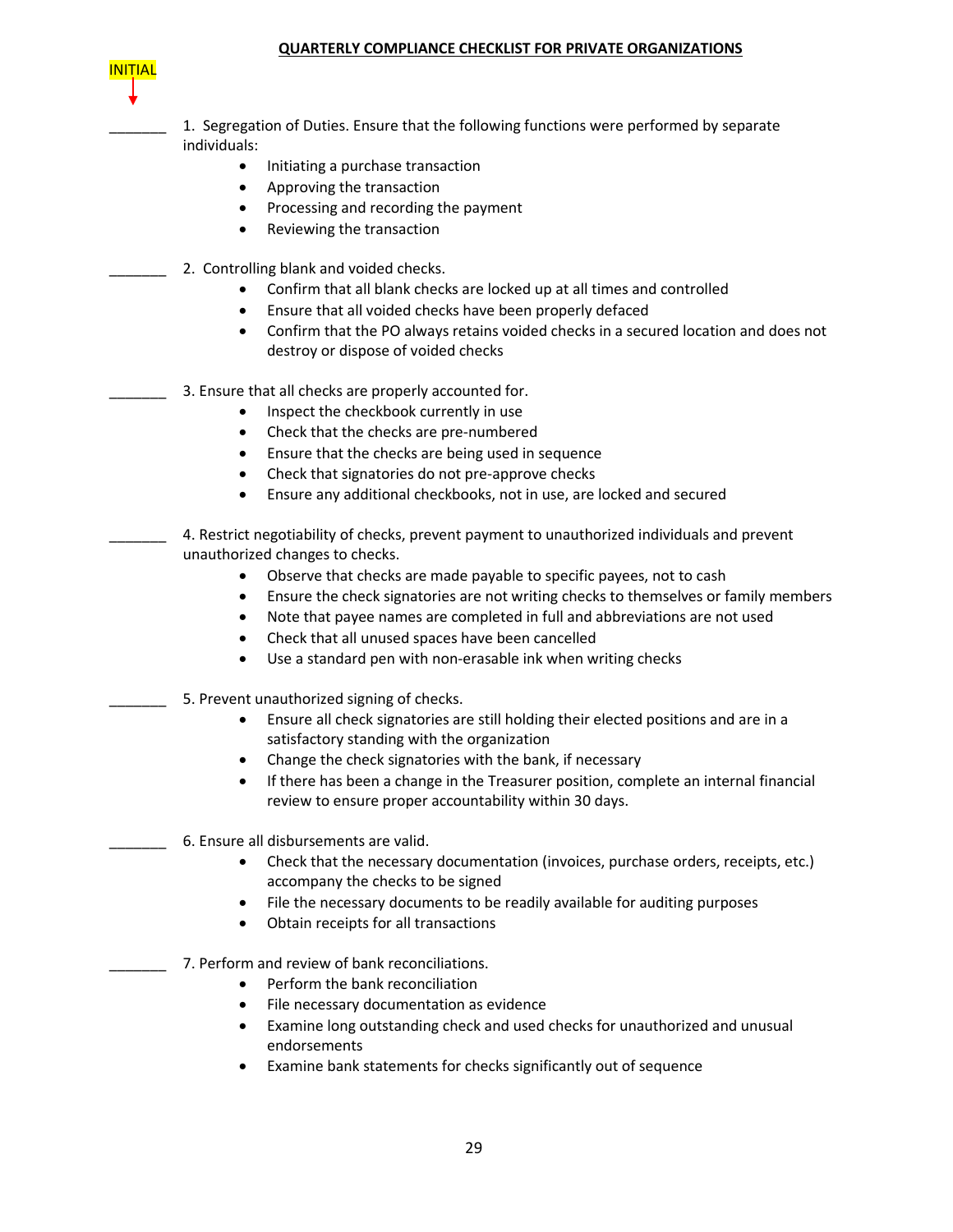| Examine support for any unusual reconciling item in bank reconciliation<br>Obtain reasons for any delays in deposits<br>Review the filing procedures and ensure the records are maintained in a satisfactory<br>manner                                                                                                                                                                   |
|------------------------------------------------------------------------------------------------------------------------------------------------------------------------------------------------------------------------------------------------------------------------------------------------------------------------------------------------------------------------------------------|
| 8. Safety of cash takings/checks received and not yet deposited.<br>Inspect safe in which the cash/checks kept overnight and consider whether it is in<br>good condition<br>Make inquiries regarding the safekeeping of any cash/checks not deposited overnight<br>$\bullet$                                                                                                             |
| 9. Control receipts received via the mail.<br>Note that mail is opened in the presence of one other PO officer<br>Ensure that all checks/cash received are registered in a check received register, which<br>should be used in preparing the bank reconciliation<br>Observe that person opening the incoming mail restrictively endorses all checks<br>$\bullet$<br>received immediately |
| 10. Documentation indicates members understand their personal liability, if any, when the<br>organization's assets are insufficient to discharge all liabilities upon dissolution.                                                                                                                                                                                                       |
| 11. Insurance policy, if required, is current and coverage is sufficient.                                                                                                                                                                                                                                                                                                                |
| 12. All organization events/activities/fund-raisers/meetings comply with existing<br>fire/safety/environmental/fund-raising regulations.                                                                                                                                                                                                                                                 |
| 13. Submit quarterly reports to the AC/S, MCCS.<br><b>Balance Sheet</b><br><b>Meeting Minutes</b><br>٠<br><b>Compliance Checklist</b><br><b>Updated POC Listing</b>                                                                                                                                                                                                                      |
| 14. Membership of non-DoD personnel is less than one-third of the PO's TOTAL membership. PO<br>members who are DoD civilian employees or military or DoD civilian employee family members<br>are " DoD personnel" for characterizing PO membership.                                                                                                                                      |
| Each of these items has been reviewed/performed for this Private Organization:                                                                                                                                                                                                                                                                                                           |
|                                                                                                                                                                                                                                                                                                                                                                                          |
|                                                                                                                                                                                                                                                                                                                                                                                          |
|                                                                                                                                                                                                                                                                                                                                                                                          |
|                                                                                                                                                                                                                                                                                                                                                                                          |
|                                                                                                                                                                                                                                                                                                                                                                                          |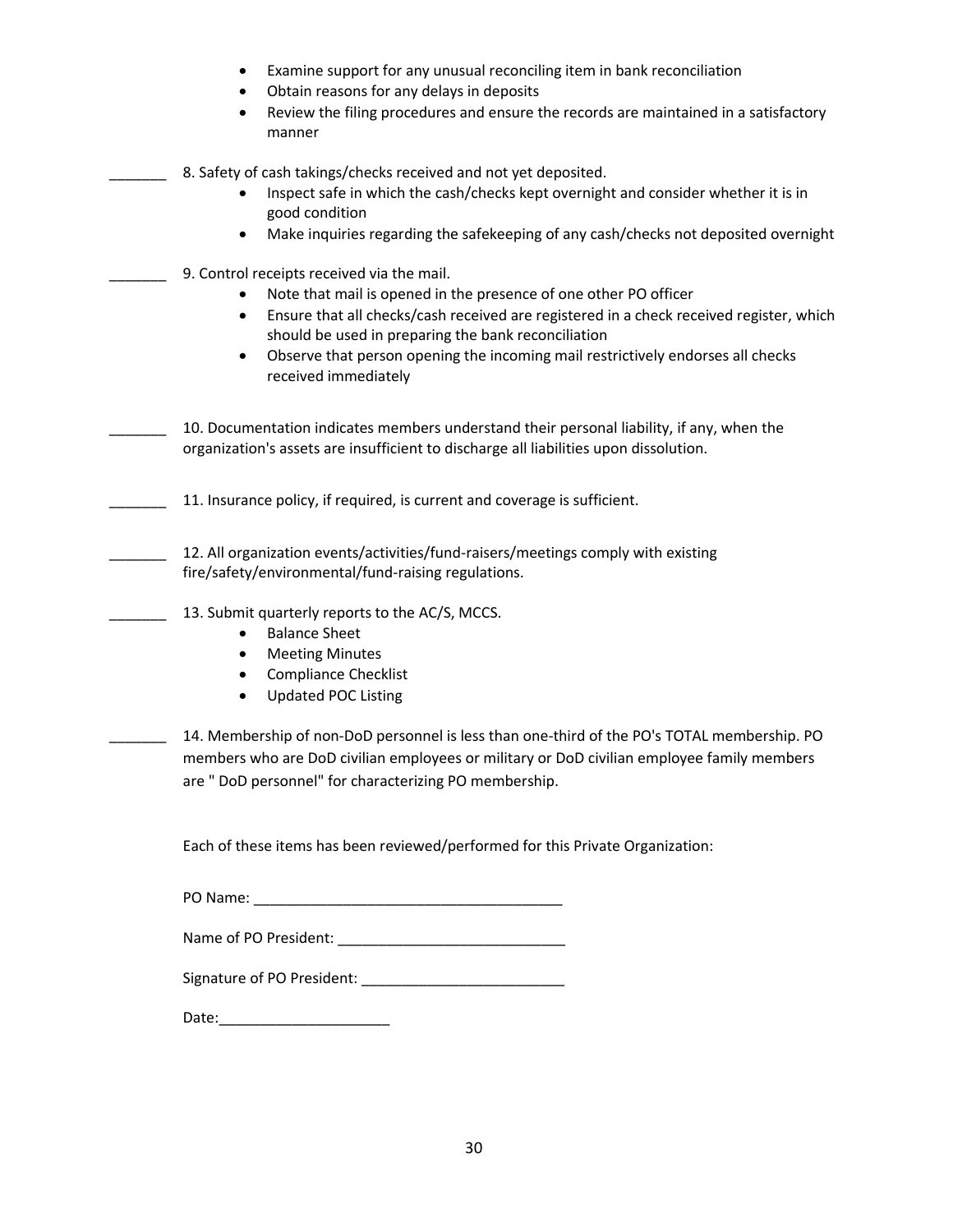# Instructions for Financial Statement

### **Annual Tab**

1. Enter the PO Name in the Income Statement section. (Yellow Field)

2. Enter the last day of the quarter you are reporting on. (Yellow Field)

### **Quarterly Tab**

#### **Income Statement**

- 1. Enter all income for the period. (Examples: Membership dues, fundraisers, donations)
- 2. Enter all expenses for the period. (Examples: Supplies, bank fees, membership fees)
- 3. Net income/(Loss) will be calculated.

### **Statement of Retained Earnings**

1. Enter the beginning bank balance from your bank statement. **NOTE: This should be done only in the 1st Quarter tab. All other tabs calculate automatically.**

\*\*If your business year starts on January 1, 2016, you would enter your bank balance as of December 31, 2015.

2. All other amounts will calculate automatically.

3. The ending bank balance should match your bank statement if all income and expense has been recorded properly.

\*\*If your business year ends on December 31, 2016, this should match your ending balance on your December bank statement.

### **Balance Sheet**

1. In the **ASSETS** section, cash amount will be populated automatically.

2. In the **LIABILITIES** section, if you have made any payments that have not posted to your bank account enter here as an accounts payable amount.

If you have any loans, enter the balance of your loan here.

3. The **SHAREHOLDERS EQUITY** Amount will calculate automatically.

### **Annual Tab**

1. This tab is cummulative and will calculate automatically as you enter each quarter's information.